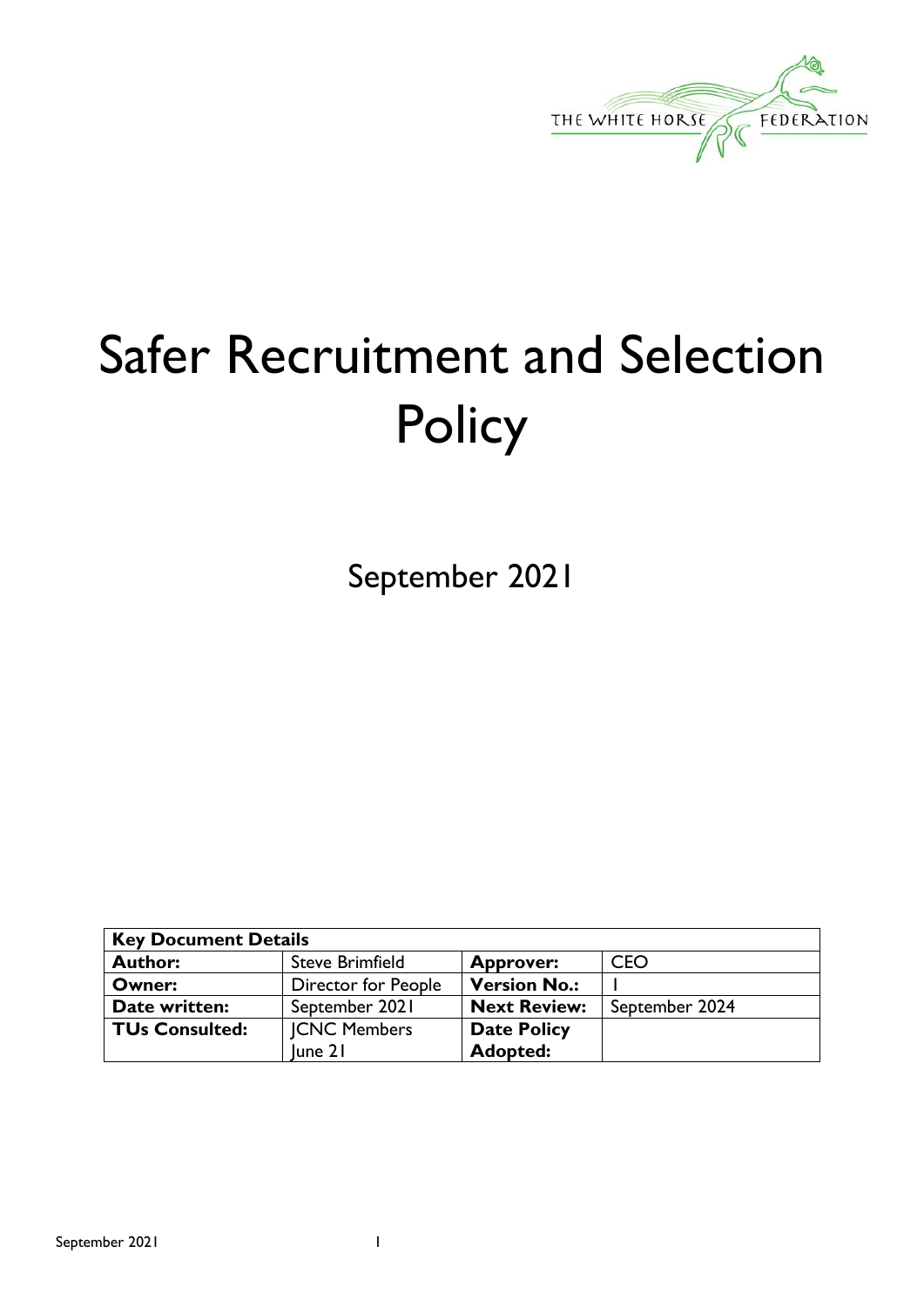

#### **Introduction**

The White Horse Federation recognises that its staff are fundamental to its success. The MAT therefore needs to be able to attract and retain staff of the highest calibre and a strategic, professional approach to recruitment is essential to do this. The Trustees and Local Governing Bodies are committed to safeguarding and promoting the welfare of children and young people and requires all staff and volunteers to demonstrate this commitment in every aspect of their work.

The purpose of this policy is to provide a sound framework for the recruitment and selection of staff based on the principles outlined.

The appointment of all employees will be made on merit and in accordance with the provisions of Employment Law, Keeping Children Safe in Education and the Trust's Equality and Diversity policy.

The Trustees and Governing Body will ensure that people are treated solely on the basis of their abilities and potential, regardless of race, colour, nationality, ethnic origin, religious or political belief or affiliation, trade union membership, age, gender, gender re-assignment, marital status, sexual orientation, disability, socio-economic background, offending background or any other inappropriate distinction.

We will comply with the requirements of Keeping Children Safe in Education part 3 with regard to DBS and other pre-employment checks.

At every stage of the selection process, the White Horse Federation is committed to complying with the Equality Act 2010 and other relevant employment legislation.

This policy applies to all staff who work in schools and Central Services, including teaching staff, governors, volunteers and any other individuals engaged to work with pupils.

#### **Purpose**

The purpose of this policy is to ensure that all schools within The White Horse Federation (TWHF) follow a robust, rigorous and fair process when recruiting to;

- Attract the best possible applicants to vacancies
- Deter prospective applicants who are unsuitable for work with children or young people
- Identify and reject unsuitable applicants who are unsuitable for work with children and young people.

Thorough recruitment and selection processes are essential in order to ensure that only those with the correct combination of knowledge, competencies and behaviours are appointed.

There is also a toolkit of documents to use when following this policy and these are included in the Appendices.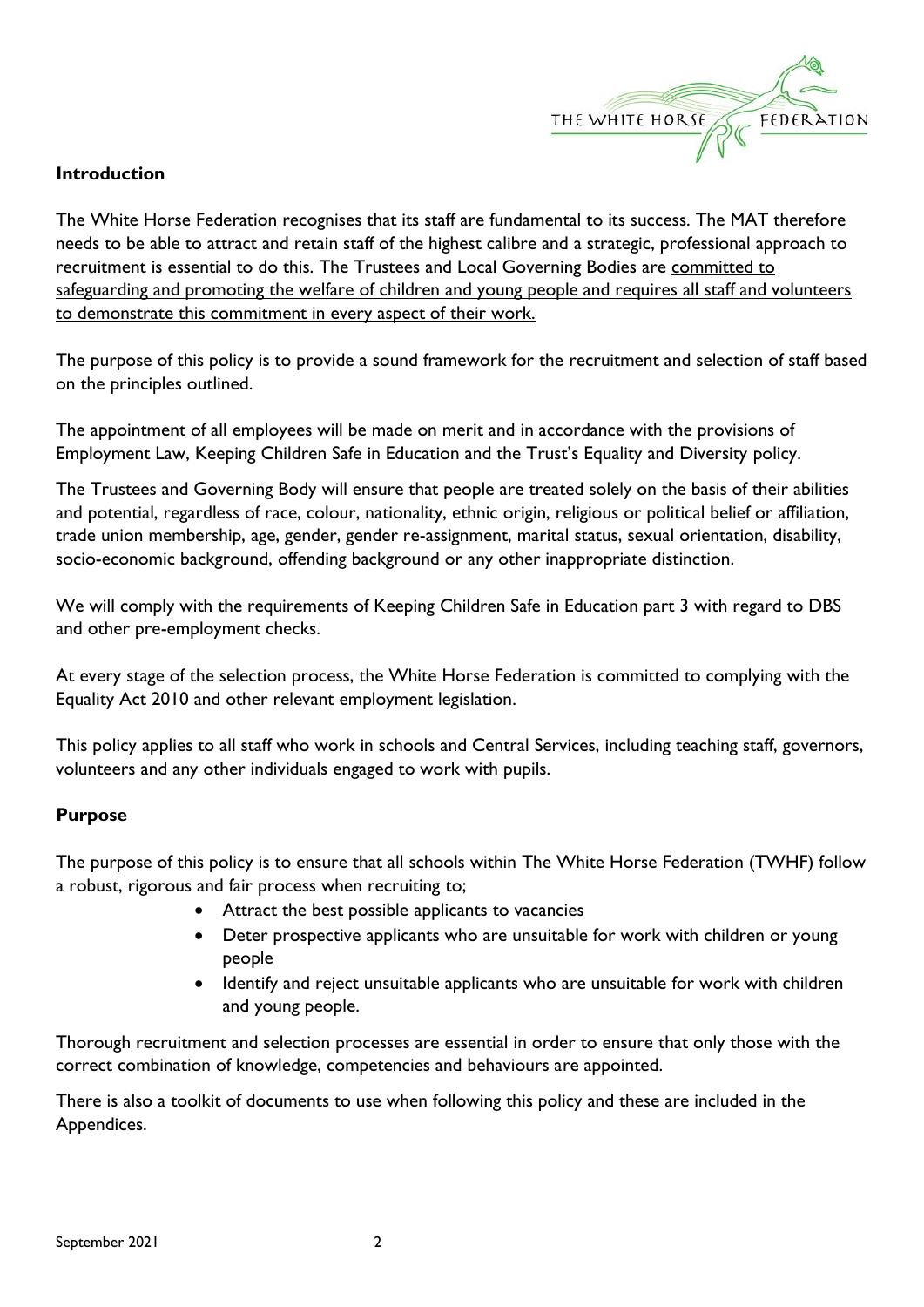

#### **1. Core Principles**

- TWHF has a principle of open competition in its approach to recruitment. All posts will therefore be advertised either internally or externally for a minimum of 5 working days. Any exception to this will be agreed by the CEO or the Director for People under "A good reason appointment" detailed at 5f below.
- TWHF will recruit the best candidate for the job based on merit.
- TWHF will ensure that the recruitment and selection of staff is conducted in a professional, timely and responsive manner and in compliance with current employment legislation
- TWHF will provide appropriate training and support to those involved in recruitment and selection. As a minimum at least one member of the short-listing process and the interview panel must have completed a recognised Safer Recruitment course.
- Recruitment and selection is a key public relations exercise and should enhance the reputation of TWHF. TWHF will treat all candidates fairly, equitably and efficiently, with respect and courtesy, aiming to ensure that the candidate experience is positive, irrespective of the outcome.
- TWHF will ensure that its recruitment and selection process is cost effective.
- If a member of staff involved in the recruitment process has a close personal or familial relationship with an applicant they must declare it as soon as they become aware of the individual's application and have no further involvement in the recruitment process.
- All documentation relating to applicants will be treated confidentially in accordance with GDPR. Applicants will have the right to access any documentation held on them in accordance with current Data legislation.

### **2. Preparation stage**

- Recruitment should not commence until a full evaluation of the need for the role against strategic plans and budget has been completed and agreed by relevant parties.
- All vacancies whether a new or like for like/replacement appointment must be agreed with the relevant financial approver ensuring the overall salary costs remain within the agreed staffing budget that has been agreed for the year.
- All new or changed posts must be reviewed and graded before advertising to help ensure equal pay for work of equal value
- The recruitment of staff will take into account TWHFs need for new ideas and approaches, and additionally should support TWHFs commitment to ensuring a diverse workforce by proactively seeking to attract groups that are under-represented in Academy's profile within the overall WHF to maximise its ability to meet diverse pupil requirements.
- Recruitment should form an integral part of the staffing strategy for the area and should take into account the need for any "positive action" initiatives. "Positive Action" is lawful under the Equality Act 2010 and refers to the steps that an employer can take to encourage applications from people who share a protected characteristic (e.g a certain gender or race) who are under-represented in the particular are of the work place, for example placing adverts in the minority ethnic press or other publication targeted to the under-represented group or including statements in the adverts encouraging applications.

September 2021 3 • A job description and person specification must be produced or updated for any vacant post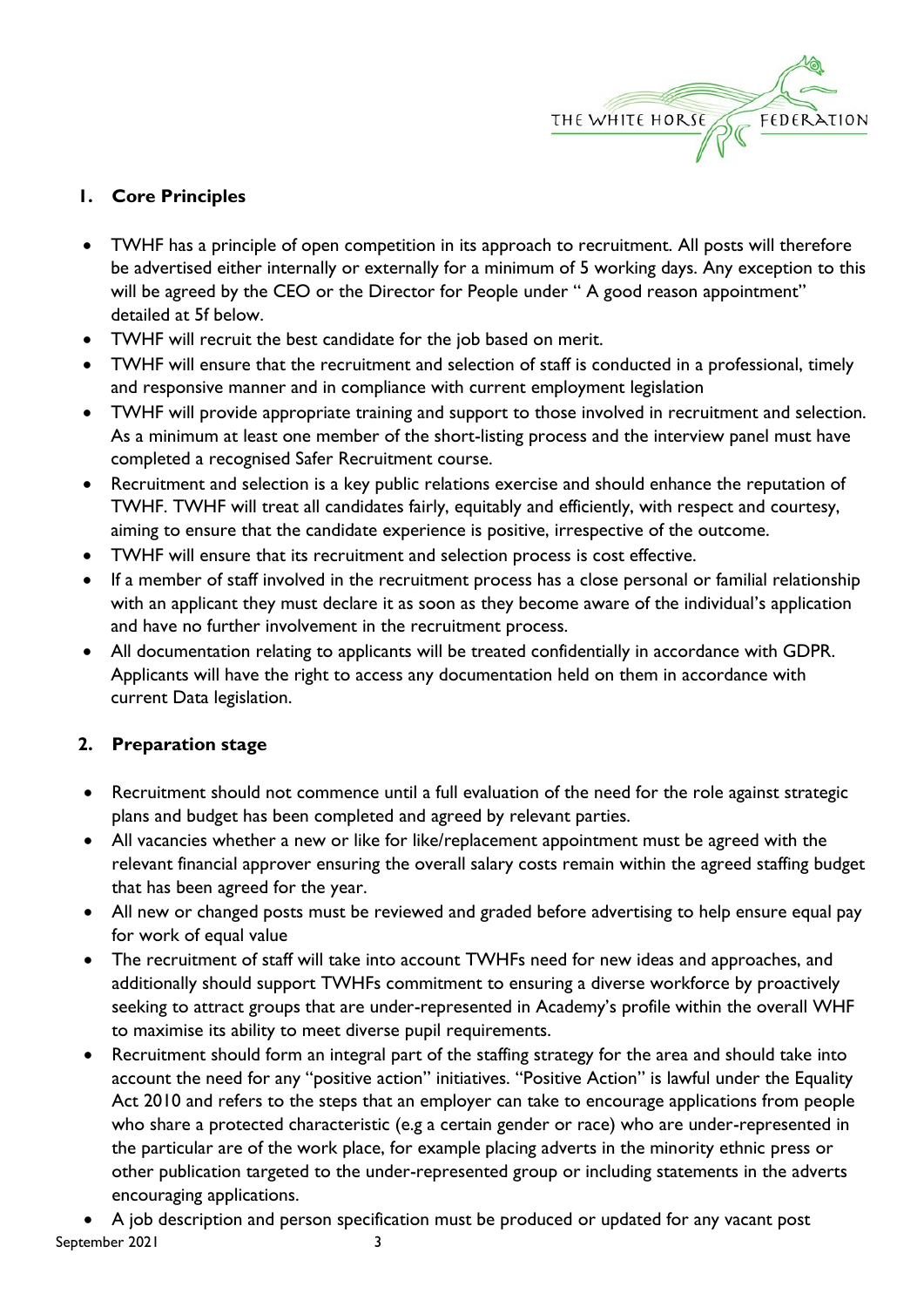

- The job description will accurately reflect the elements of the post
- The person specification should state both the essential and desirable criteria in terms of skills, aptitudes, knowledge and experience for the job, all of which should be directly related to the job and applied equally to all applicants. Care should be taken when writing the person specification to ensure that criteria used do not indirectly discriminate against certain groups of applicants unless objectively justified.

#### **3. Categories of Employees**

#### **Informing Regional Schools Commissioners regarding leader departures**

The handbook will now require trusts to approach the local Regional Schools Commissioner when a senior executive leader plans to leave the trust. This is designed to facilitate discussions on new leadership structures and succession planning.

#### **Trustees involvement**

In addition to being responsible for the appointment of the CEO and COO / Deputy CEO, a trustee will also be on the selection panel for all senior positions. This covers Executive/Sector Directors, any Education Directors and all Functional Directors.

- CEO The appointment of the CEO is the responsibility of the Trustees
- COO The appointment of the COO is the responsibility of the Trustees
- To cover any future structure, the appointment of a Deputy CEO The appointment of a Deputy CEO or C-Suite role is the responsibility of the Trustees
- Executive Directors / Sector Director The appointment is the responsibility of the CEO
- Principals The appointment of Principals is the responsibility of the respective Executive Director Primary, Executive Director Secondary, SEMH Director together with the CEO
- Vice Principal and Assistant Principals The appointments are the responsibility of the Principal together with the relevant sector Director
- Teachers Responsibility for the appointment is delegated to the Principal
- School based staff with a pupil facing role i.e. Teaching assistants, Science technicians, Pastoral staff – Responsibility for the appointment is delegated to the Principal
- Functional leads i.e. Director for People, Director-Head of Finance, Estates Director, IT Director, Business Services Director – Responsibility is delegated to the CEO and COO
- Functional roles i.e. HR, Finance, Estates, Pupil Services, IT, marketing Responsibility is delegated to the relevant Director i.e/ IT Director for IT roles

#### **4. Advertising a vacancy**

All vacant posts will be advertised to ensure equality of opportunity and encourage as wide a field of candidates as possible. This will normally mean placing an advert externally. However, where there is a reasonable expectation that there are sufficient, suitably qualified internal candidates, or staff are at risk of redundancy, vacancies will be advertised internally before or instead of an external advertisement. The exception being " a good reason appointment" see paragraph 5h

All advertised vacancies will be placed on the WHF Website and circulated in the weekly jobs bulletin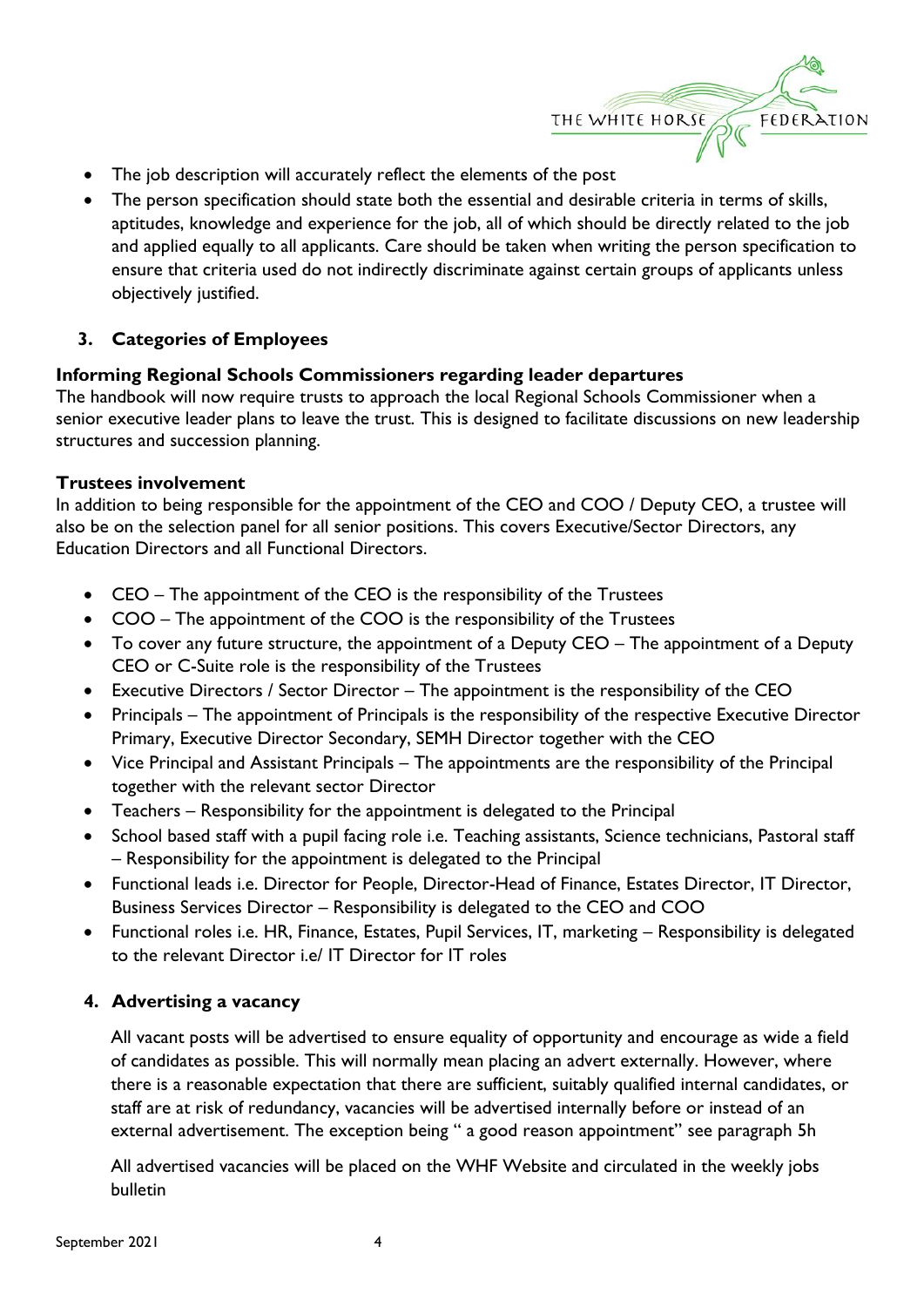

#### **5. Vacancy approval**

A Recruitment Requisition Form (RRF) must be completed by the recruiting manager or HR official for all vacancies and then forwarded on to the appropriate panel for approval via the recruitment portal. All school vacancies must be approved by the relevant budget manager, Executive Director and any Director or above vacancy must be approved by the CEO. Once the vacancy has been approved, HR will advertise the vacancy on TWHF and TES website as a minimum. Advertising roles internally as a first option should be considered at this stage where possible.

- a. Job adverts will clearly state the position, type of contract, the salary band, the main terms of employment (e.g. full time/part time/ term time/ any position or allowances associated with responsibility points) and the broad outline of the role.
- b. The advert will identify the closing date, and where known the interview date. The Trust reserves the right to close applications early in order to meet the aims of this policy, although the expectation is that in the majority of application processes this will not be the case.
- c. Where staff are invited to take on a management or leadership responsibility for a fixed term in an acting capacity, the acting post will be advertised internally. Exceptions will be as detailed in paragraph 5f.
- d. All job adverts and person specifications will state the Trust's commitment to safeguarding. Adverts will state that the Trust will carry out an enhanced Disclosure and Barring Service (DBS) check on the successful candidate.
- e. Interview dates should be advertised and should be a minimum of five working days after the closing date and ideally ten working days after closing date in order to enable references to be collected in advance in keeping with Safer Recruitment guidance. Depending on timescales there may be a reasonable cause for this to be reduced, but only where absolutely necessary.
- f. All vacancies will be advertised for a minimum of 5 working days unless the CEO or the Director for People agrees to waive the requirement to advertise for a "Good reason appointment". If required, the same titled document should be completed and issued to the CEO/ Director for People for authorisation sign off. This could arise when there is:
	- A difficult to fill position that has previously been advertised
	- A member of staff has been acting up and there is a business case for continuity
	- Unable to appoint when advertised in the past
	- There is an urgent need to fill a vacancy and an internal candidate has been identified

There is no legal obligation to advertise any vacancy, neither internally or externally. However there is a general duty for employers not to discriminate against employees or potential employees and the absence of advertising a vacancy could, in certain circumstances, constitute discrimination.

However the decision whether to advertise a vacancy at all is an employer's decision alone.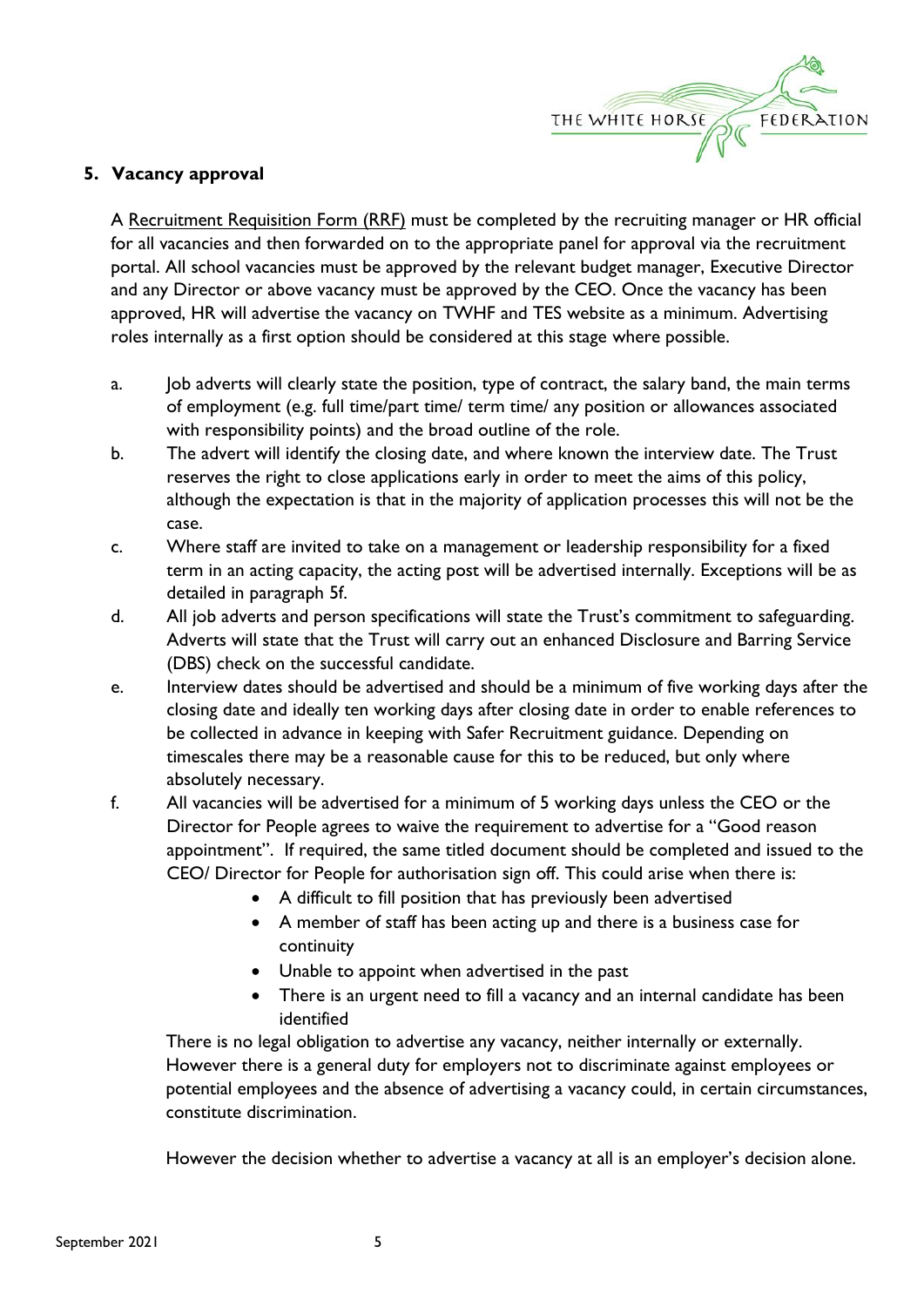

Therefore any "good reason appointment" will require approval by the CEO or the Director for People with details of:

- I. Vacant position
- II. Reason for not advertising
- III. Details of any individual or group of staff that could have a claim for discrimination
- IV. Name of member of staff being appointed
- V. Risks involved

#### **6. Application forms**

All applicants for employment will be required to complete a WHF application form containing questions about their academic and employment history and their suitability for the role via our online recruitment portal. Those without access to the internet will instead use a manual paper application form. Incomplete application forms will be returned to the applicant where the deadline for completed application forms has not passed.

A Curriculum Vitae (CV) will not be accepted in place of the completed application form.

Applicants will have access to a job description and person specification for the role applied for. The applicant may then be invited to attend a formal interview at which his/her relevant skills and experience will be discussed in more detail. For teaching posts this will normally include teaching a lesson which will be observed and dependent on the level of the post may include other selection exercises. For support staff posts (e.g. Secretarial/Admin) the interview may also include a relevant skills test.

Volunteers will be required to complete a Volunteer Application Form, attend an informal interview and then references will also be obtained if the application is successful.

#### **7. Short listing**

- a. Two people should undertake the shortlisting process, at least one of whom, has undertaken Safer Recruitment training in the last three years.
- b. Candidate information should be compared to the person specification section of the Job Description and scored using the scoring matrix created from the Job Description's Person Specification within our recruitment portal.
- c. Attention should be given to those candidates that have declared a disability and meet the minimum criteria, as they are guaranteed an interview under the Government's '2 ticks/disability confident' scheme.
- d. All unsuccessful candidates will be notified of the outcome of their application and encouraged to apply for other Federation vacancies in the future.

#### **8. References**

a. For all roles working with children in regulated activity, two references will be taken up by the recruitment team before interview in line with safer recruitment best practice, where the candidate has indicated on their application form that a reference may be requested at this point in the process. Line managers should factor enough time between short listing and interview to allow for the return of all references.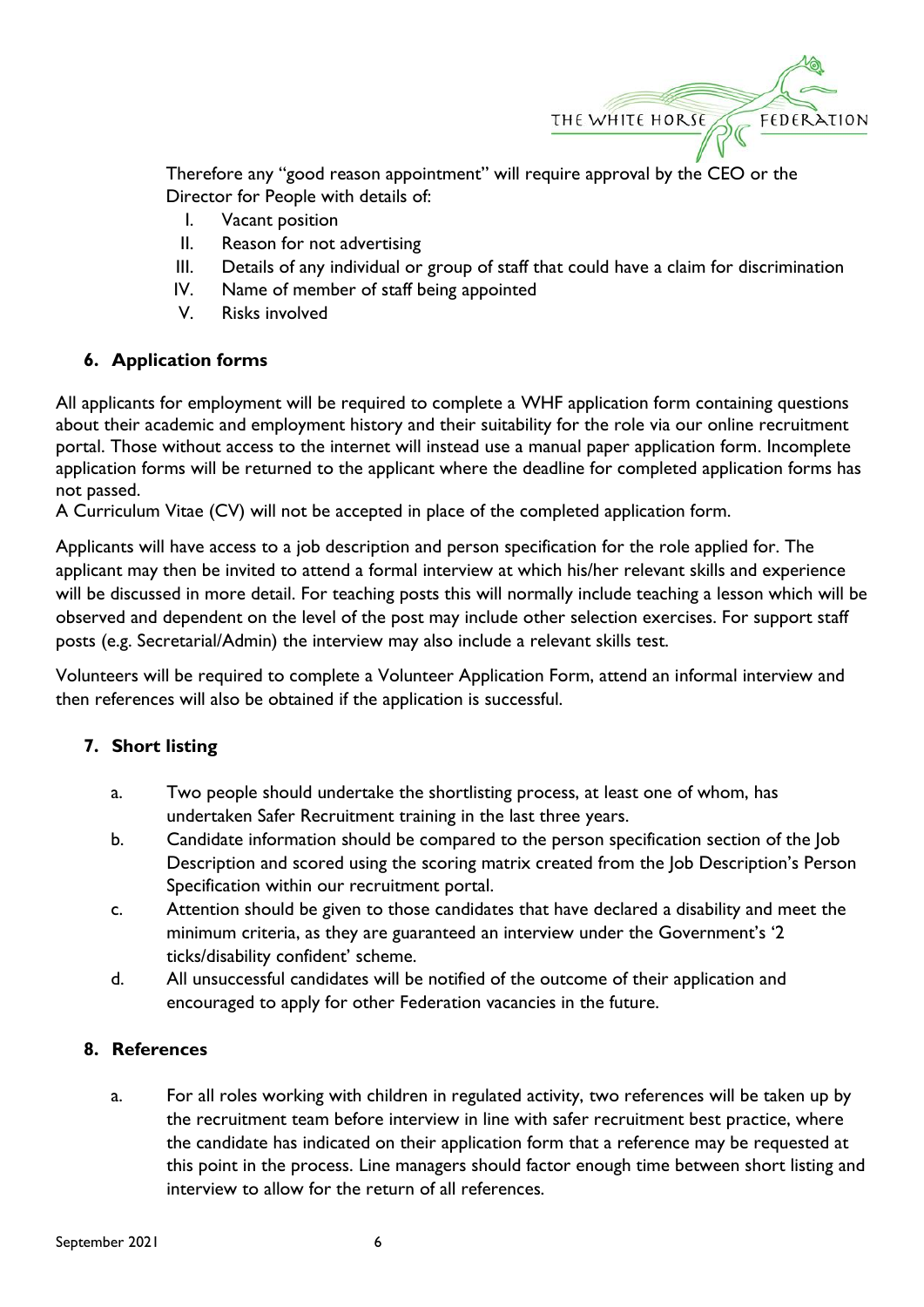THE WHITE HORSE

FEDERATION

b. References will be taken up on short listed candidates using the Federation reference template and we may approach previous employers for information to verify particular experience or qualifications before interview.

All referees will be sent a copy of the job description for the role which the applicant has applied for and asked about the candidate's suitability for the post.

If an applicant is currently working with children, on either a paid or voluntary basis, the current employer will be asked about disciplinary offences related to children or young persons (whether the disciplinary sanction is current or time expired), and whether the employer has or is aware of any specific concerns regarding the candidate's suitability to work with children.

If an applicant is not working with children, the current employer will still be asked about the applicant's suitability to work with children, although they may answer "not applicable" if the duties of the applicant have not brought him/her into contact with children or young persons.

If the current/most recent employment does/did not involve work with children, then the second referee should be from the employer with whom the applicant most recently worked with children where applicable as they may never have worked with children previously.

An employment referee should not be a relative or someone closely related e.g. step-parent, partner to a relative. If a character reference is required and all other employment references are exhausted, then they may be someone who is a friend or family friend so long as they are currently in employment and known to the candidate 5yr+. The reference should be sought from a business email address.

The Federation will only accept references obtained directly from the referee and will not accept un-solicited references or testimonials provided by the applicant.

The Federation will compare all references with any information given on the application form. Any gaps, discrepancies or inconsistencies in the information will be taken up with the applicant before any appointment is confirmed.

The Federation reserves the right to check the validity of references by contactingeach referee.

Where the applicant is an internal one, a short form reference to the existing line manager providing support and confirming suitability for the role may be required.

#### **9. Interviewing**

a. Verification of Identity and Address

All applicants who are invited to interview will be required to bring original photographic ID (not photocopies) as evidence of their identity. For example: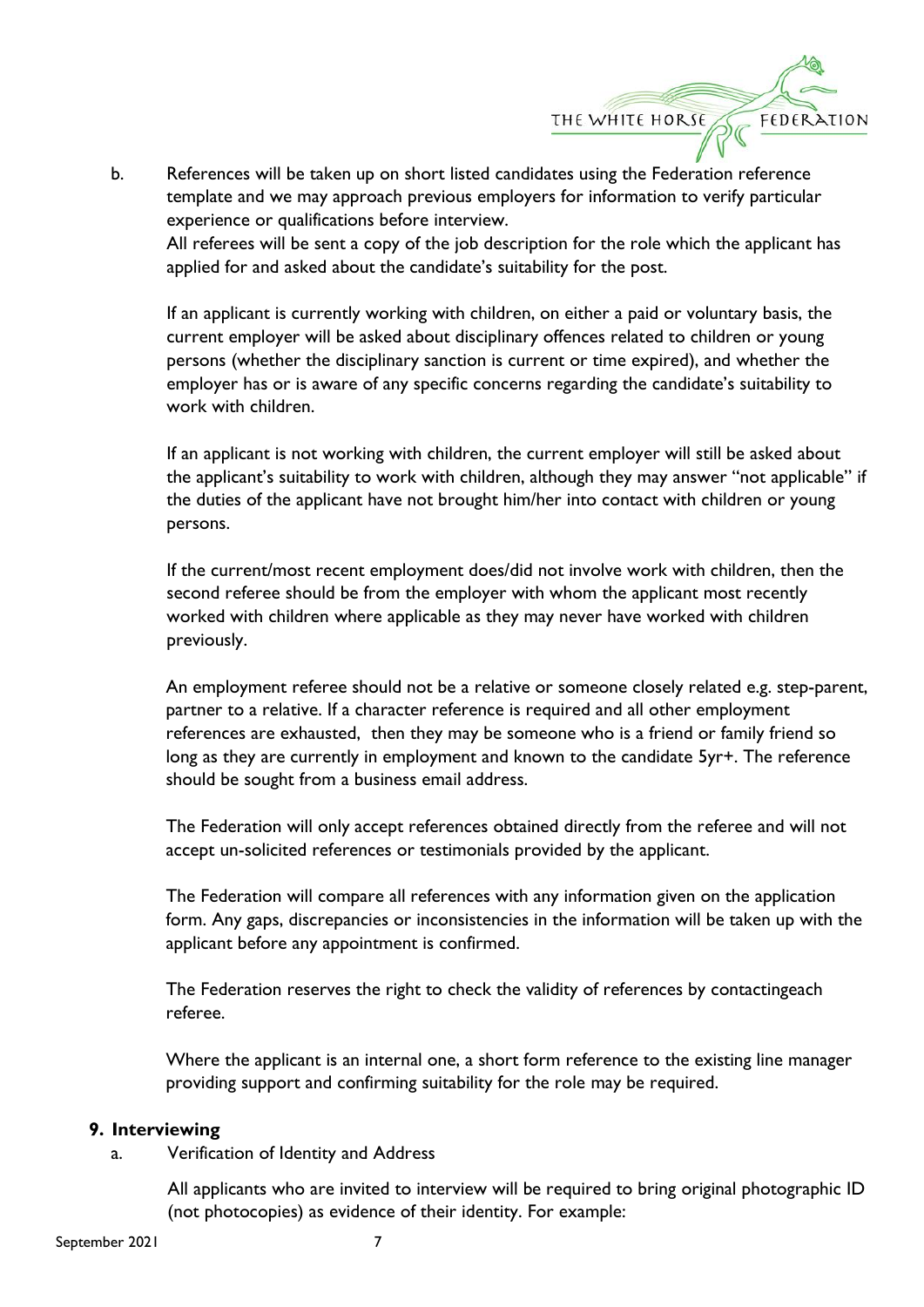

- a passport including photograph or;
- a current, photographic driving licence.

These documents will also be recorded on the **Interview Question Sheet** and copies taken. These will form part of any pre-employment checks and will be retained where appropriate on the personnel file of the successful candidate. Copies of ID of the unsuccessful candidates will be returned to HR for disposal in the confidential waste.

- a. Structure of the interviews should be down to the panel chair to arrange, but should be designed to give the candidates the best opportunity to present their skills and experience in relation to the post on offer.
- b. At least two people should conduct the interview, with at least one member of the panel having undertaken Safer Recruitment and Selection training within the last three years.
- c. Interview questions should be designed in advance and recorded on the Interview Question Sheet that all of the panel members should be familiar with in advance of the interview. Each interview must follow the same format and the questions should include reference to the Federation's 'Little Green Book' and our expected behaviours.
- d. The panel members must be familiar with the WHF scoring mechanism on the Interview Question Sheet and the format of the interview in advance of the interview date.
- e. The panel chair must fully complete all interview paperwork and send originals of all notes and paperwork arising from the interview to the recruitment team within two days of the interviews taking place. Notes should be complete, legible and signed and dated. These notes may be referred to for the purposes of any subsequent tribunal hearing, or requests pursuant to the Data Protection Act or Freedom of Information Act. The panel chair should also ensure s/he collects all such paperwork from any other interviewers. Any unwanted paperwork must also be returned to HR to be confidentially destroyed.
- f. A record of interviews held, the list of candidates who attended as well as a list of those making up the interviewing panel will be retained by the recruitment team for a period of 6 months, at which point the information will be confidentially destroyed.
- g. The panel chair should give verbal feedback to all unsuccessful candidates within 2 working days of the interview.

#### **10.Conditional offer of employment**

- a. All offers of employment are conditional on satisfactory receipt of all of the pre-employment checks. This will be stipulated in the offer letter issued to the appointed candidate.
- b. The contract and job description will be issued with the conditional offer letter and will need to be returned to HR before employment can commence ideally, however there is a window to send it back if sent by post within 14 days of receiving it.
- c. Verbal offers of employment should be made by the panel chair in line with their agreed timeframe, explaining that a letter confirming the conditional offer of employment along with the associated terms and conditions will be issued by HR within 2 working days.
- d. The panel chair should complete a New Starter Form via the recruitment portal in order that the conditional offer can be confirmed in writing by HR.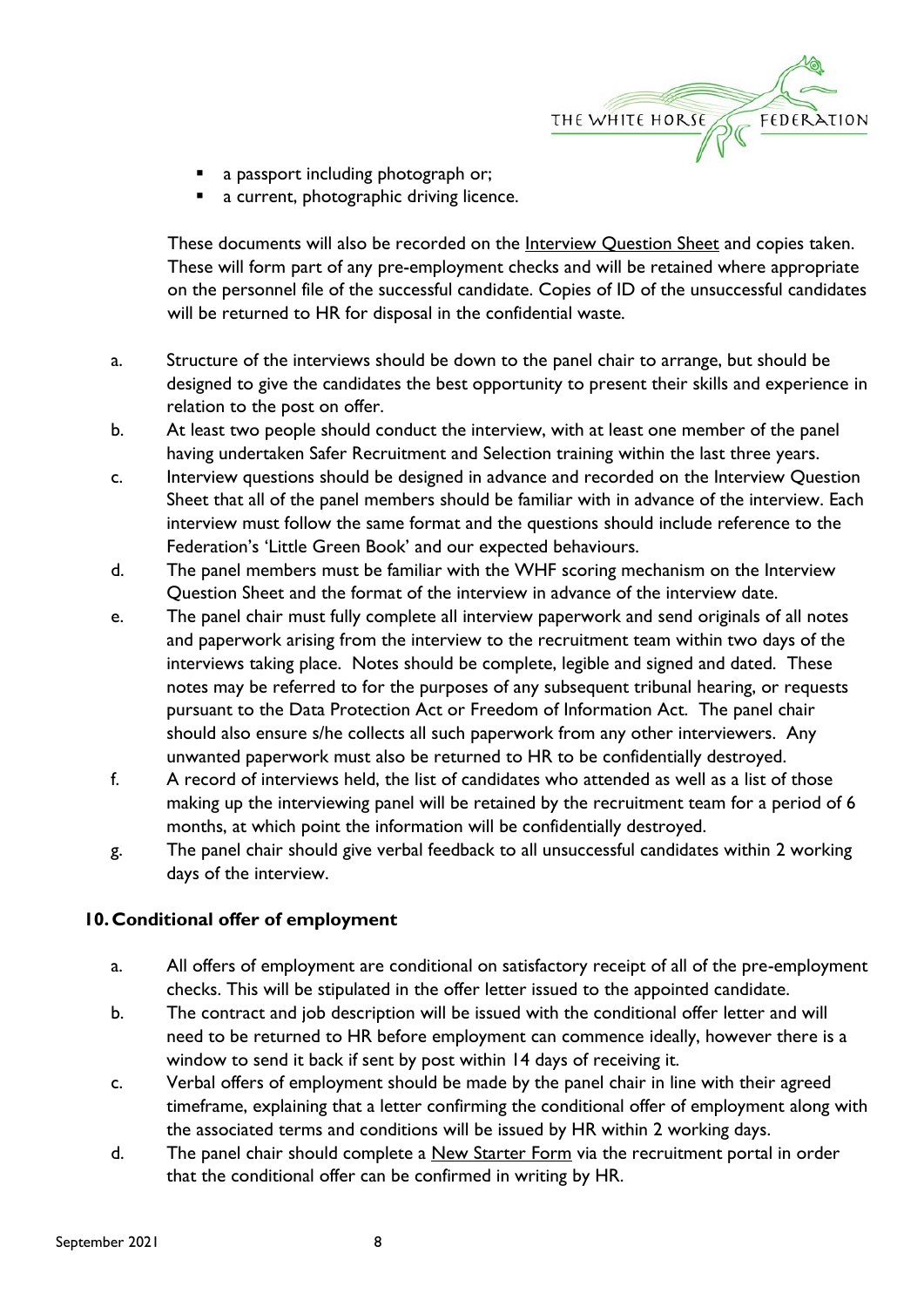

#### **11.Pre-employment checks**

#### a. Disclosure & Barring Service (DBS) Check

Due to the nature of the work which allows the potential for substantial and unsupervised access to children, the Federation will require an enhanced disclosure certificate from the Disclosure and Barring Service (DBS) in respect of all prospective members of staff including Governors, Volunteers and self-employed Coaches/Instructors. Leadership positions will require a Section 128 enhanced DBS.

A Barred Service Check (previously known as List 99) will also be undertaken.

Applicants with a six month or more, consecutive period of overseas residence in the last five years and those with little or no previous UK residence will also be asked to apply for a Certificate of Good Conduct.

The successful applicant will be asked whether they are a member of the Update Service. If they are, and their original check is enhanced to work with a child workforce, their original certificate should be checked online to see if any additional information has come to light since its issue. The White Horse Federation would then register an interest in the applicant's future DBS history.

A copy of the enhanced disclosure is sent directly to the person to whom the disclosure applies. The DBS provider will notify HR of a completed application at which HR will log onto that system to note the DBS reference number for the candidate on their personnel file and log the unique reference number on the Single Central Register (SCR).

If a person wishes to challenge any of the information disclosed as part of the DBS certificate this must be taken up with the DBS directly by the candidate.

The Federation expects Agencies who provide supply or temporary workers or contractors that are used by the Federation to register with the DBS on their own account and to follow their own policy. Proof of a relevant disclosure will be required before the Foundation use the services of an individual or services from such an organisation.

b. Evidence of Eligibility to Work in the UK.

In accordance with the requirement of the Immigration, Asylum and Nationality Act 2006, a successful candidate will be required to produce evidence of their eligibility to work in the UK before they commence employment.

Further to the UK leaving the European Union and under the revised immigration legislation, those who are EU, EEA or Swiss Nationals will no longer have freedom to work in the UK without a work permit. This is conducted on a points based system and checks on their right to work can be reviewed via [https://www.gov.uk/view-right-to-work.](https://www.gov.uk/view-right-to-work) A share code with DOB of the applicant will be required to check the status of their ability to work within the UK.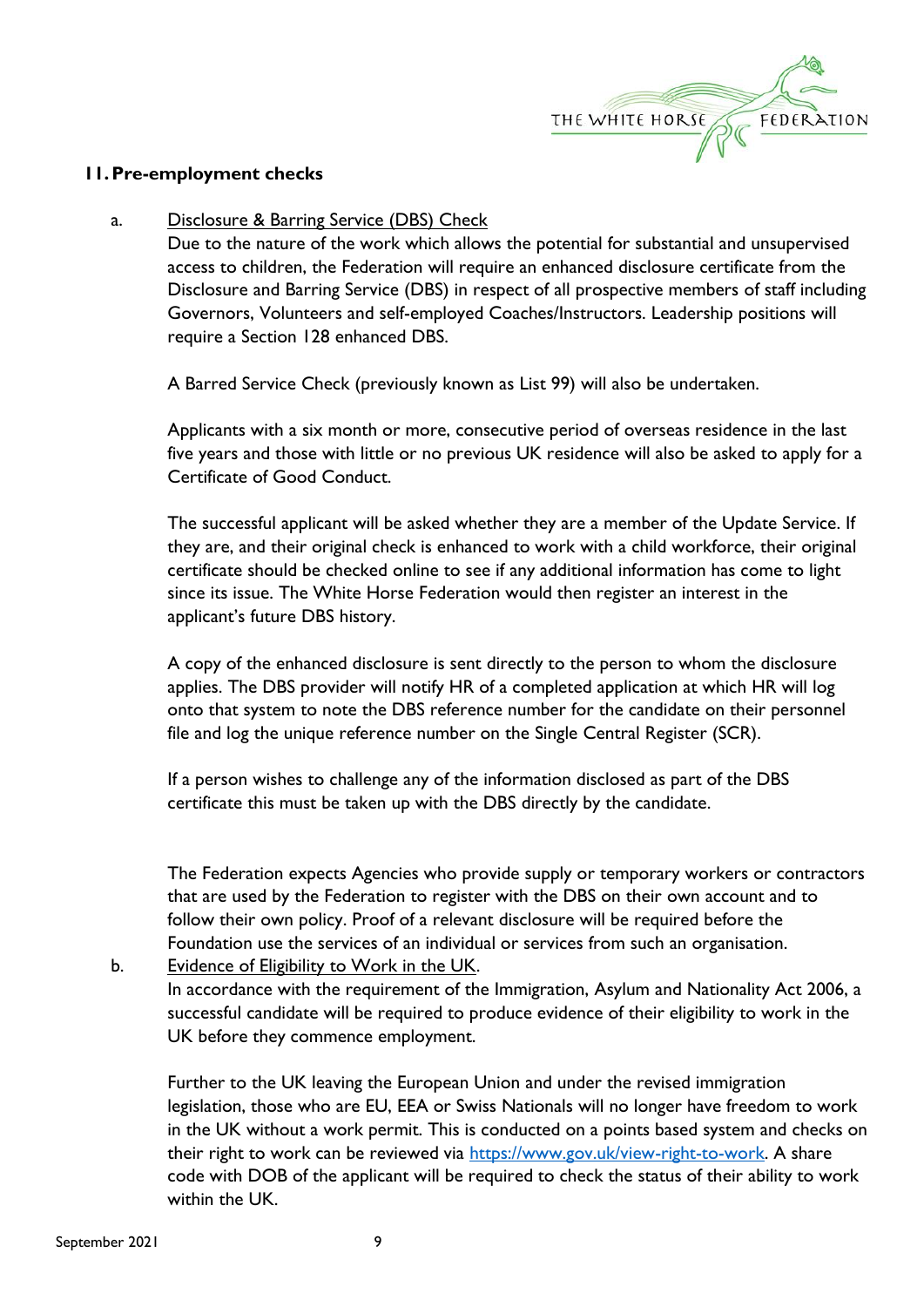

c. Verification of Relevant Qualifications.

All successful candidates will be required to bring original documents (not photocopies) which confirm any educational and professional qualifications relevant to the post. If an original document(s) is not available a letter of confirmation from the awarding body will suffice.

The documents will also be requested as part of any pre-employment checks and copies retained on the personnel file of the successful candidate.

d. Qualified Teacher Status

Anybody appointed or engaged to teach in England must be a qualified teacher as defined by The Education (School Teachers' Qualifications) (England) regulations 2009 (as amended). Therefore Teachers should produce a certificate confirming Qualified Teacher Status and this should be recorded on the SCR. HR will also "claim" the teacher on the DfE Secure Access site, printing the confirmation details and storing in the employee's personnel file.

#### e. Medical clearance.

The successful candidate will be required to complete an online health questionnaire to ensure that they are medically fit to undertake the post that they have been offered. This is a confidential service and no medical information is disclosed to TWHF unless there is a need to recommend adjustments to the role due to the disclosure of a medical condition.

If the successful candidate has declared a disability the line manager must consider whether there are any reasonable adjustments that could be put in place to enable the applicant to carry out their new role.

No employee may start work until medical clearance has been received.

#### **12. Confirmation of employment**

- Once the pre-employment checks are completed to our satisfaction, the line manager will agree a start date with the new employee.
- The HR team will issue a confirmation of employment letter confirming the start date.
- The signed contract and job description will need to be returned to HR before employment can commence ideally, however there is a window to send it back if sent by post within 14 days of receiving it.

#### **13.Data storage**

All paperwork relating to unsuccessful applicants will be stored by HR for a period of 6 months before being destroyed in confidential waste in accordance with data protection regulations.

#### **14. Induction**

There is a requirement for a structured induction process for all new employees in order to ensure that they are effectively integrated into the Federation and the individual School.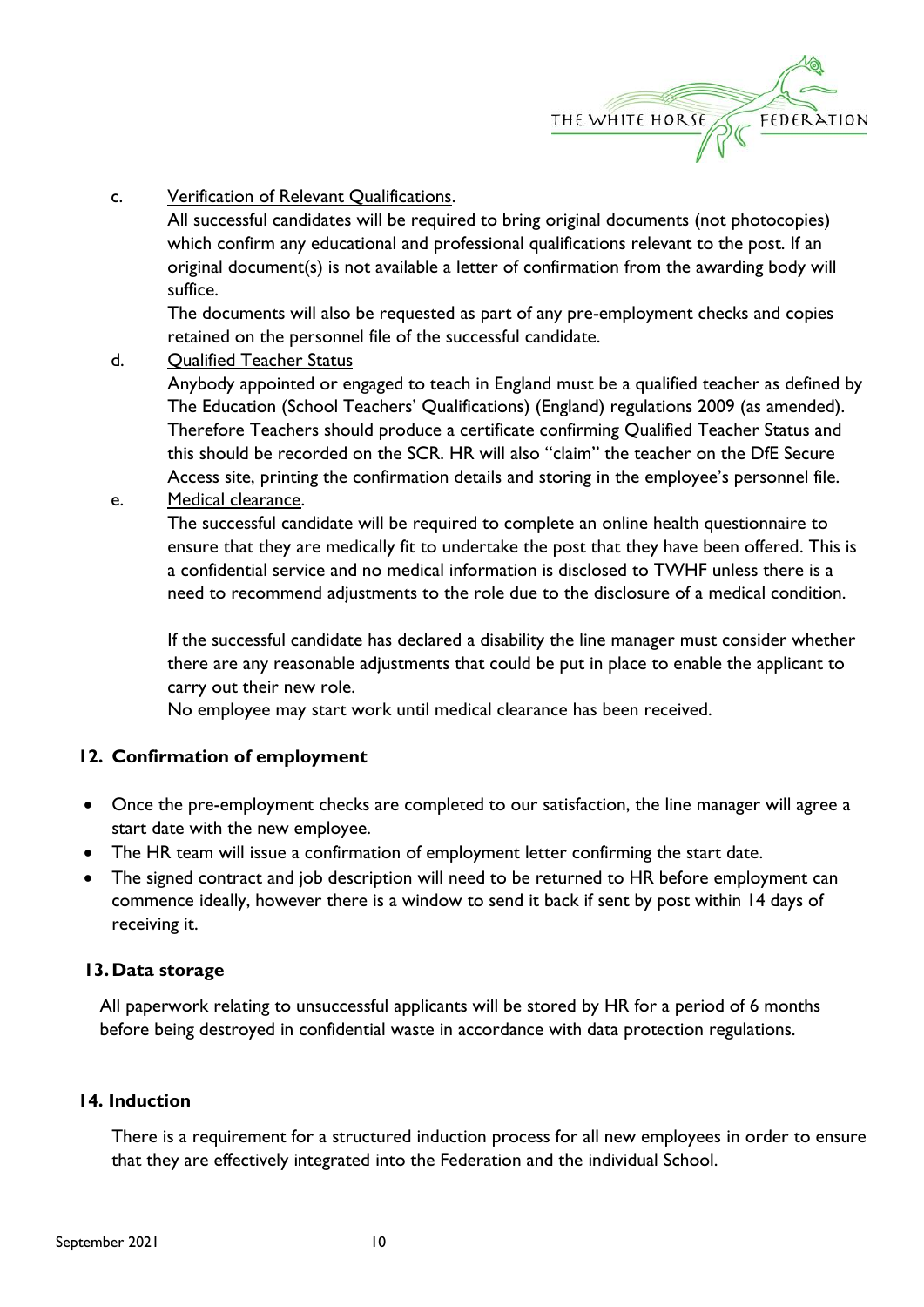

It is recommended that an induction programme is initiated before their start date for SLT members and as of their start date for teaching and support staff with the induction form being completed and signed off one month from their start date where possible.

Please see the Federation's Induction policy for further details.

#### **APPENDICES**

| 3. Recruitment Shortlisting & Data Protection guidancePage 16 |  |
|---------------------------------------------------------------|--|
|                                                               |  |
|                                                               |  |
|                                                               |  |
|                                                               |  |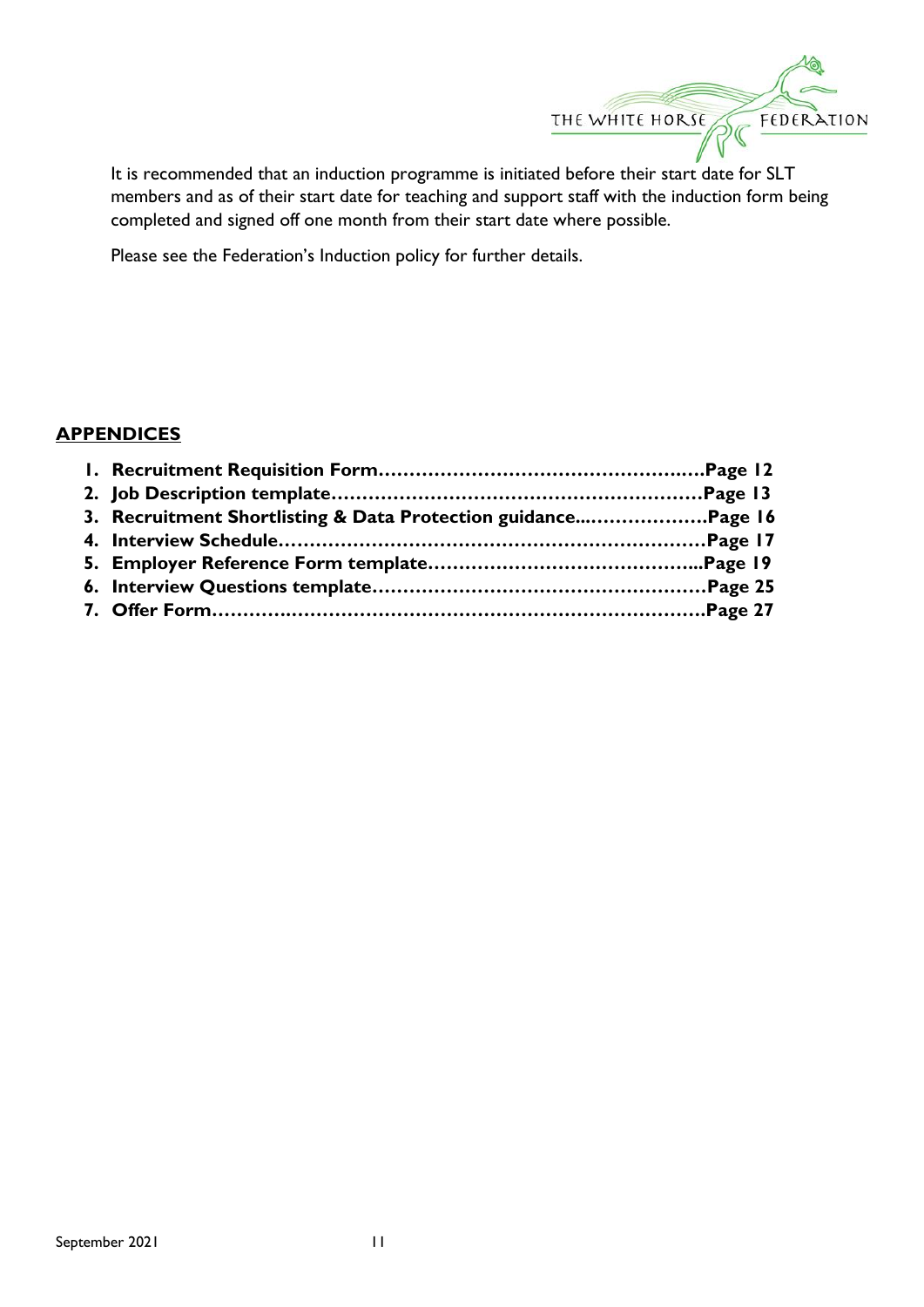

# **Appendix 1 Recruitment Requisition Form**

| <b>Vacancy Details</b>                                                                                                                       |                |                          |           |
|----------------------------------------------------------------------------------------------------------------------------------------------|----------------|--------------------------|-----------|
| Date new starter(s) required                                                                                                                 |                |                          | ۰         |
| Vacancy Title                                                                                                                                |                |                          | ۰         |
| Pav Grade                                                                                                                                    | Please select  | $\pmb{\mathrm{v}}$       | ۰         |
| Pay Range (From To)                                                                                                                          | Please select  | ۰.                       | ۰         |
| SEN Allowance (if applicable):                                                                                                               |                |                          |           |
| Salary                                                                                                                                       |                |                          | ۰         |
| Role to be based at (School/Site)                                                                                                            | Please select  | $\overline{\mathbf{r}}$  | ۰         |
| Location                                                                                                                                     |                |                          | ۰         |
| Hours per week (per post)                                                                                                                    |                |                          | ۰         |
| Number of posts                                                                                                                              |                |                          |           |
| Contract Term                                                                                                                                | Please select  | $\pmb{\mathrm{v}}$       |           |
| Contract Type                                                                                                                                | Please select  | $\overline{\phantom{0}}$ | ۰<br>۰    |
| Is this post suitable for newly qualified/inexperienced applicants?                                                                          | ○ Yes          |                          | ۰         |
|                                                                                                                                              | $\bigcirc$ No  |                          |           |
|                                                                                                                                              |                |                          |           |
| Do you require this vacancy to be offered to internal applicants only?                                                                       | O Yes          |                          | ۰         |
|                                                                                                                                              | $\bigcirc$ No  |                          |           |
| Who will shortlist? (At least one member of the panel must be Safer Recruitment trained)                                                     |                |                          | ۰         |
| Who will interview? (At least one member of the panel must be Safer Recruitment trained)                                                     |                |                          | ۰         |
| Date of shortlisting                                                                                                                         |                |                          | ۰         |
| Date of interviews (Minimum 1 week after shortlisting to allow for references to be collected in keeping with our Safer Recruitment process) |                |                          | $\bullet$ |
| Will you require applications to be pre-shortlisted to minimum specifications?                                                               | Please select  | ▼                        | ۰         |
| MDSA/CCTA (Does this role require additional contracts?)                                                                                     | MDSA           |                          | ⊕         |
|                                                                                                                                              | $\Box$ CCTA    |                          |           |
|                                                                                                                                              | Not Applicable |                          |           |
|                                                                                                                                              |                |                          |           |
| <b>MDSA Hours</b>                                                                                                                            |                |                          |           |
| <b>MDSA Salary Grade</b>                                                                                                                     |                |                          |           |
| <b>MDSA Salary Point</b>                                                                                                                     |                |                          |           |
| MDSA Weeks Per Year                                                                                                                          |                |                          |           |
| MDSA Paid Weeks Per Year                                                                                                                     |                |                          |           |
|                                                                                                                                              |                |                          |           |
|                                                                                                                                              |                |                          |           |
|                                                                                                                                              |                |                          |           |
|                                                                                                                                              |                |                          |           |

| ◈<br>Please select<br>$\overline{\phantom{0}}$ |                                                              |                                          |
|------------------------------------------------|--------------------------------------------------------------|------------------------------------------|
|                                                |                                                              | Vacancy: In-House Recruitment Specialist |
|                                                |                                                              |                                          |
|                                                |                                                              |                                          |
|                                                | Funding                                                      |                                          |
|                                                | Is this a like for like replacement or a newly created post? |                                          |
|                                                | Comments                                                     |                                          |
|                                                |                                                              |                                          |
|                                                |                                                              |                                          |
|                                                |                                                              |                                          |
|                                                |                                                              |                                          |
|                                                |                                                              |                                          |
|                                                |                                                              |                                          |
|                                                |                                                              |                                          |
|                                                |                                                              |                                          |
|                                                |                                                              |                                          |
|                                                |                                                              |                                          |
|                                                |                                                              |                                          |
|                                                |                                                              |                                          |
|                                                |                                                              |                                          |
|                                                |                                                              |                                          |
|                                                |                                                              |                                          |
|                                                |                                                              |                                          |
|                                                |                                                              |                                          |
|                                                |                                                              |                                          |
|                                                |                                                              |                                          |
|                                                |                                                              |                                          |
|                                                |                                                              |                                          |
|                                                |                                                              |                                          |
|                                                |                                                              |                                          |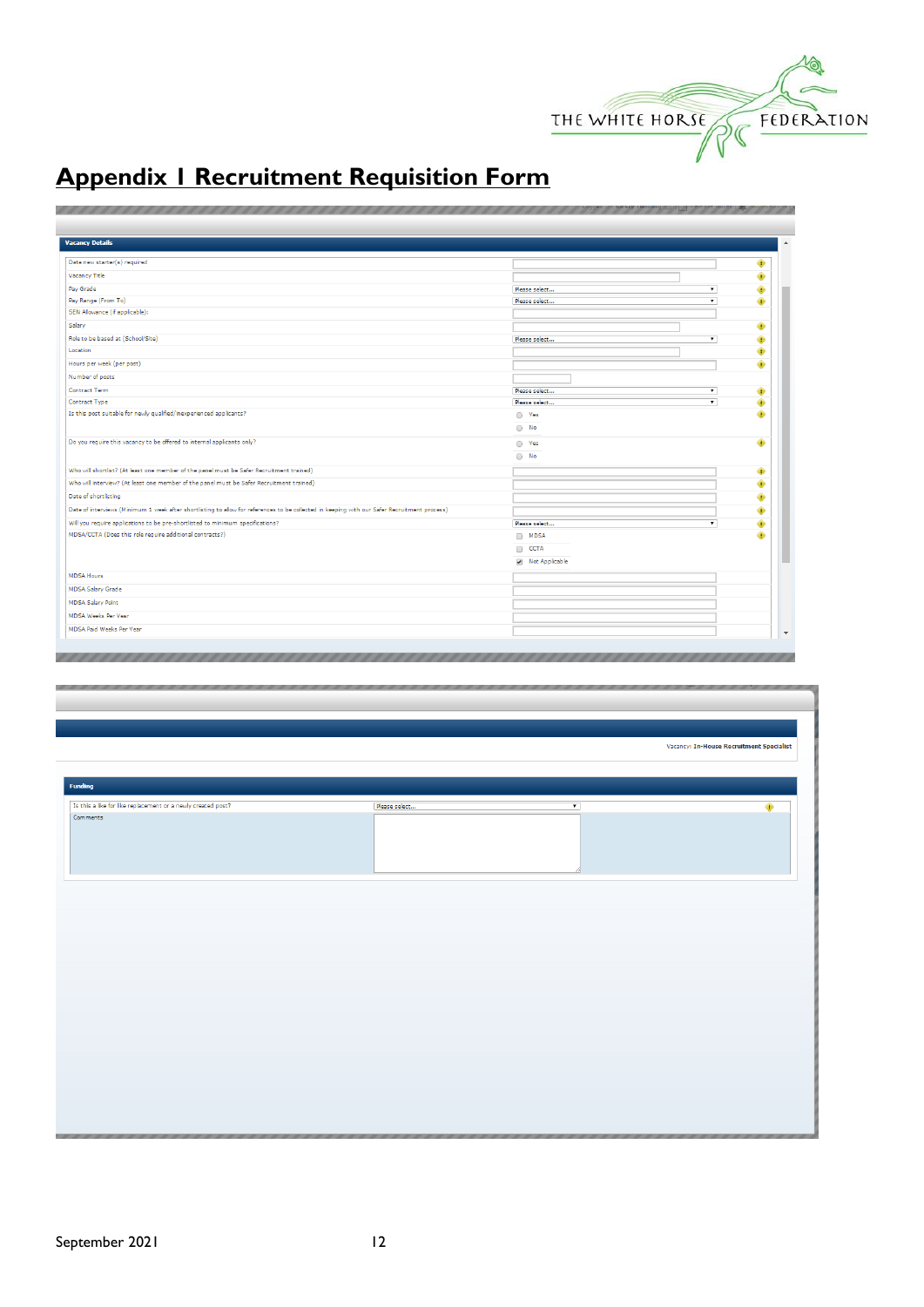

# **Appendix 2 JOB DESCRIPTION**

## **JOB DESCRIPTION**

| <b>JOB TITLE</b>             |  |
|------------------------------|--|
| <b>GRADE BAND</b>            |  |
| <b>RESPONSIBLE TO</b>        |  |
| <b>DEPARTMENT</b>            |  |
| <b>DATE JD/PS SIGNED OFF</b> |  |

| <b>SIGNED</b>  |  |
|----------------|--|
| <b>PRINTED</b> |  |
| <b>DATED</b>   |  |

#### **SAFEGUARDING COMMITMENT**

**The White Horse Federation is committed to safeguarding and promoting the welfare of children and young people and expects all staff and volunteers to share this commitment. If successful in being appointed to a post you will be expected to apply for a disclosure from the Disclosure and Barring Service as well as other employment checks before your appointment is confirmed.**

#### **JOB PURPOSE**

#### **MAIN TASKS, DUTIES & RESPONSIBILITIES**

#### **ADDITIONAL DUTIES & RESPONSIBILITIES**

• The post holder may be required to perform duties other than those given in the job description for the post. The particular duties and responsibilities attached to posts may vary from time to time without changing the general character of the duties or the level of responsibility entailed. Such variations are a common occurrence and would not of themselves justify the re-evaluation of a post. In cases, however, where a permanent and substantial change in the duties and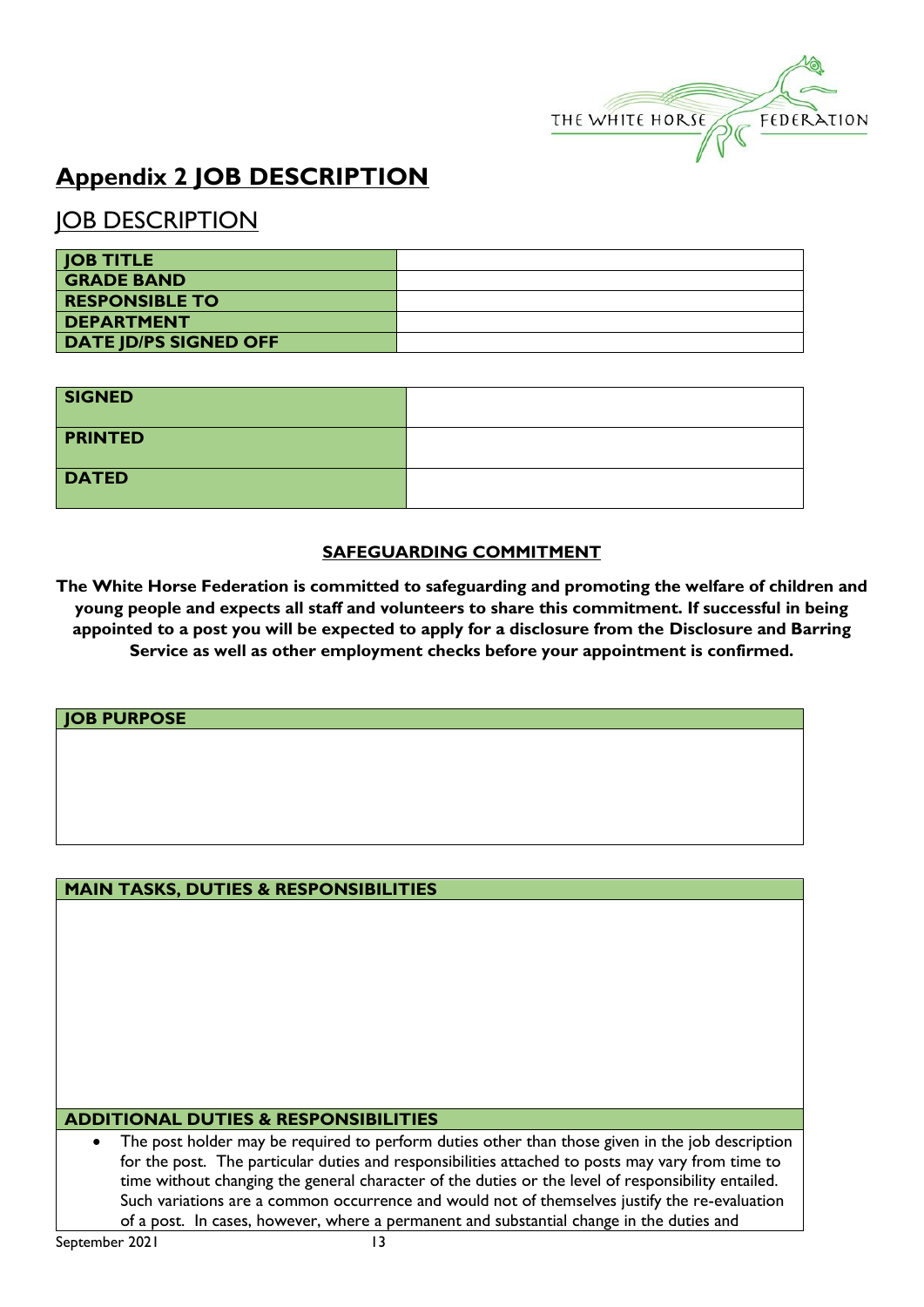THE WHITE HORSE

FEDERATION

responsibilities of a post occurs, consistent with a higher level of responsibility, then the post would be eligible for re-evaluation.

- In fulfilling the requirements set out in this job description, the post holder will apply the TWHF's commitment to equality by treating all employees fairly and without discrimination on the grounds of colour, race, ethnic or national origins, sexual orientation, age, marital status, disability, trade union association or religious beliefs.
- In addition, the job holder will respect the need for confidentiality at all times whilst performing the duties of the role.

| <b>Person Specification</b>                     | ㅎ<br><b>Desirable</b><br>Essential | Application<br>Form | Interview<br>Stage |
|-------------------------------------------------|------------------------------------|---------------------|--------------------|
| <b>Qualifications, Education &amp; Training</b> |                                    |                     |                    |
|                                                 |                                    |                     |                    |
| <b>Knowledge &amp; Experience</b>               |                                    |                     |                    |
|                                                 |                                    |                     |                    |
| <b>Skills and Abilities</b>                     |                                    |                     |                    |
|                                                 |                                    |                     |                    |
| <b>Values and Behaviours</b>                    |                                    |                     |                    |
|                                                 |                                    |                     |                    |

| <b>Additional Evaluation Measurements</b>             |  |
|-------------------------------------------------------|--|
| <b>Initiative &amp; Independence</b>                  |  |
|                                                       |  |
| <b>Physical Skills &amp; Demands</b>                  |  |
|                                                       |  |
| <b>Communication &amp; Interpersonal Requirements</b> |  |
|                                                       |  |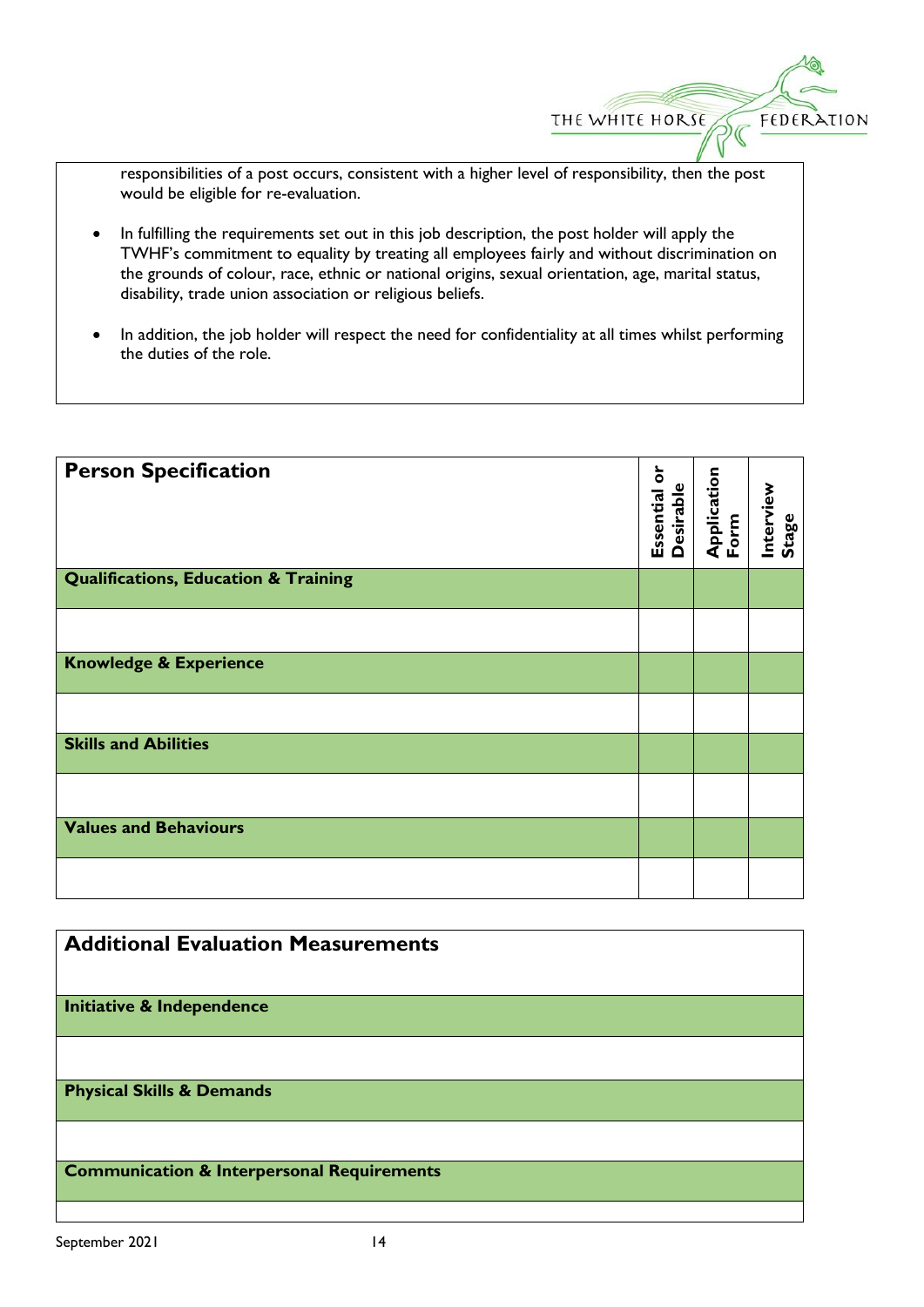|                                                                      | THE WHITE HORSE | FEDERATION |
|----------------------------------------------------------------------|-----------------|------------|
| <b>Supervision / Management Responsibility</b>                       |                 |            |
| <b>Problem Solving &amp; Creativity Requirements (mental skills)</b> |                 |            |
| <b>Mental Demands</b>                                                |                 |            |
| <b>Emotional Demand</b>                                              |                 |            |
| <b>People and Management Responsibility</b>                          |                 |            |
| <b>Financial Responsibility</b>                                      |                 |            |
| <b>Physical Resources &amp; Data Level Responsibility</b>            |                 |            |
| <b>Working Conditions Level</b>                                      |                 |            |
|                                                                      |                 |            |

 $\frac{1}{6}$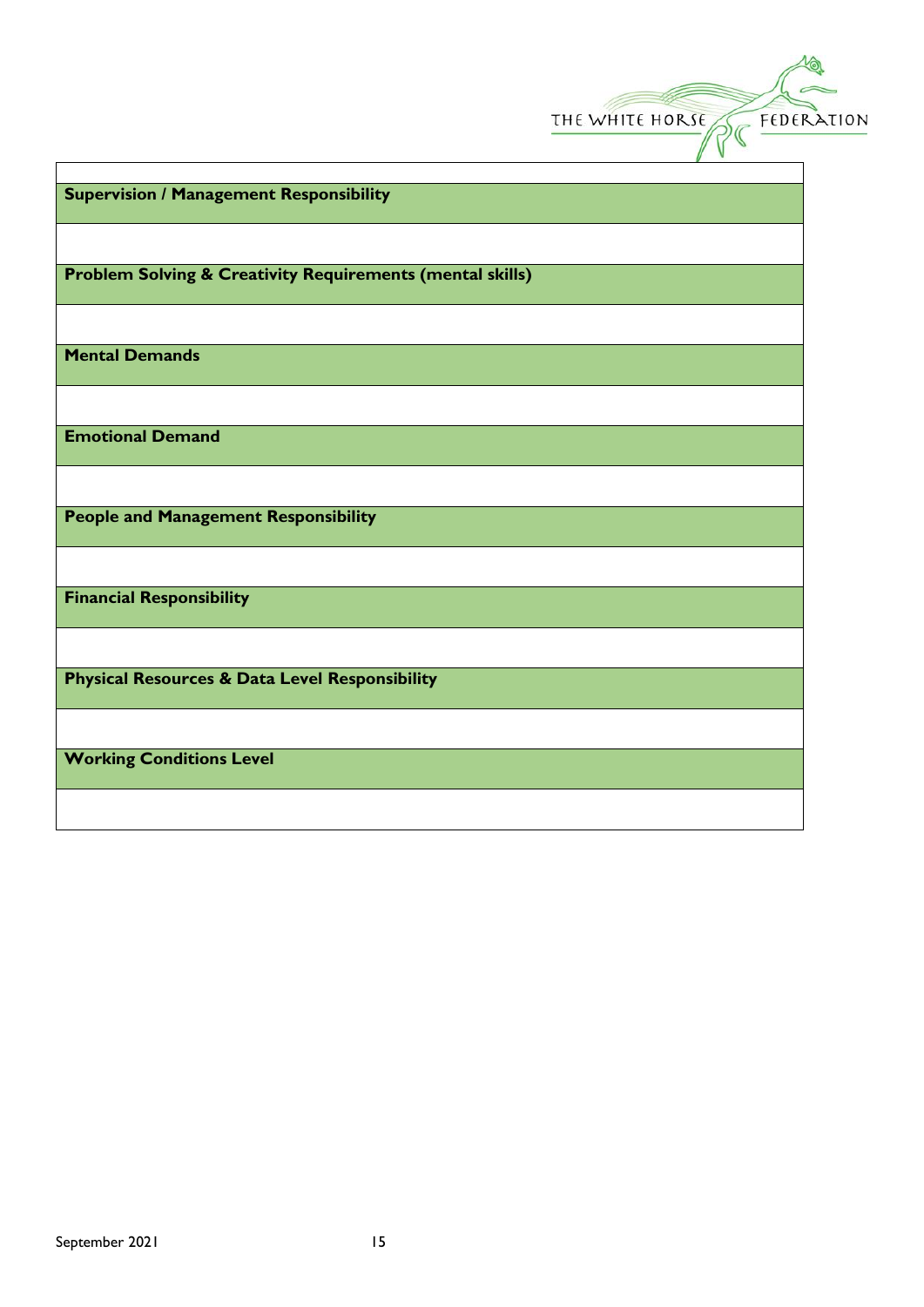

#### **APPENDIX 3 - RECRUITMENT SHORTLISTING AND DATA PROTECTION GUIDANCE**

#### **Please read before starting the shortlisting process**

#### **GENERAL**

- There is a legal requirement for the Federation to comply with the Data Protection Act in all recruitment practices
- **•** The Data Protection Act (DPA) requires us to process personal data that we hold in a fair and proper way
- Failure to do so can lead to a criminal offence being committed

#### **SPECIFIC TO THE SHORTLISTING PROCESS**

- Application Forms should be kept in a secure place whilst you retain them. Ideally kept paperless on the recruitment portal.
- Application Forms should only be used by those who have a business interest and are involved in the recruitment process.
- **•** Applicants have a right to see all information obtained/created as a result of the recruitment process. i.e. they have a right to see their application form and any notes written as part of the shortlisting process.
- Do not write comments directly on the application form.
- Use the Recruitment Shortlisting Criteria and Shortlisting Grid via our recruitment portal to support your scoring.

#### **SHORTLISTING TIPS**

- Using the shortlisting scoring form via our recruitment portal, have a clearly documented criteria which will be based on the person specification. This will enable you to demonstrate how an applicant compares against the criteria.
- Do not use age, sex, disability, religion, sexual orientation or race as part of the short-listing criteria. This has been eliminated where possible to allow fair and non-biased scoring and shortlisting on the recruitment portal by removing personal detail i.e. names, gender, sexuality etc from initial view.
- Ask the Recruitment Specialist or recruitment representative for help if you are not sure.

#### **REMEMBER – NON COMPLIANCE CAN LEAD TO LEGAL PROCEEDINGS WHICH CAN BE COSTLY AND DAMAGING FOR THE FEDERATION**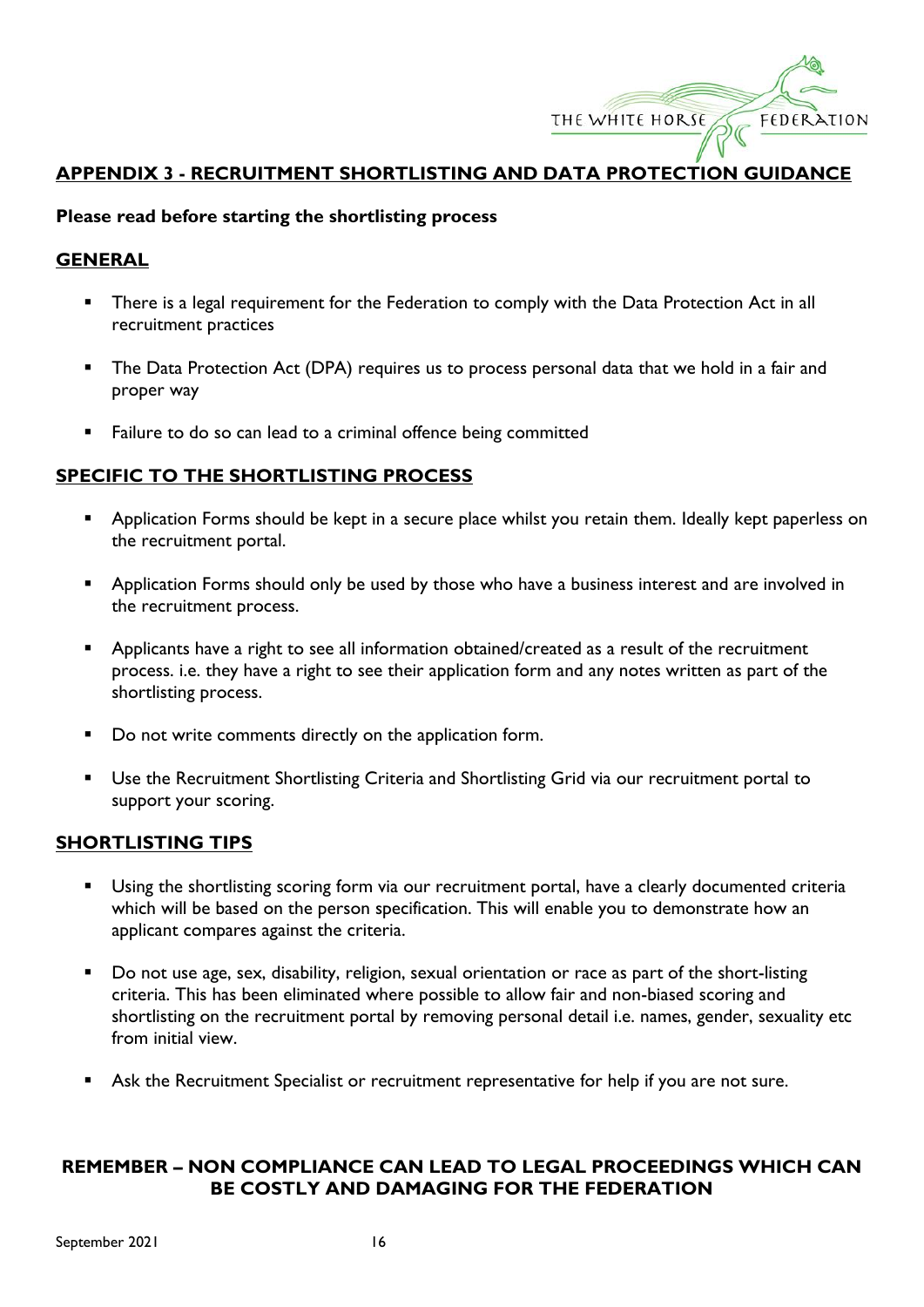

#### **SHORTLISTING**

The short-list should be completed as soon as possible after the closing date, giving a reasonable amount of time between notification and the interview date for successful candidates. It is recommended that the interview date is approximately two weeks after the closing date, allowing time for candidates to arrange travel, time off from work etc, and enough time for HR to obtain references. But a minimum of one working week.

Managers must objectively 'sift' applicants with reference to the essential and desirable criteria set out in the person specification.

Points to consider when short-listing:

- Look for evidence that indicates the applicant can meet the criteria specified
- Use the recruitment criteria to eliminate unsuitable candidates.
- Don't compare candidates against each other.
- Don't rule out applicants for reasons that are not related to the criteria mentioned.

Use the Shortlisting Grid (rating each of the criteria required on a scale) via the recruitment portal as this helps with the process and provides evidence for the choices made should any of the candidates request feedback from you.

#### National Disability Confident Scheme and the Government Interview Access Scheme

Managers must be aware that candidates, who are legally classed as Disabled and who meet the minimum requirements for the role are automatically entitled to an interview under government legislation and guidance. You will be contacted by the HR Team if a candidate who falls into this category applies to your post.

#### Work Permits.

You must interview all suitable EU (under the EUSS) and British citizens before you decide to interview candidates that may need a work permit.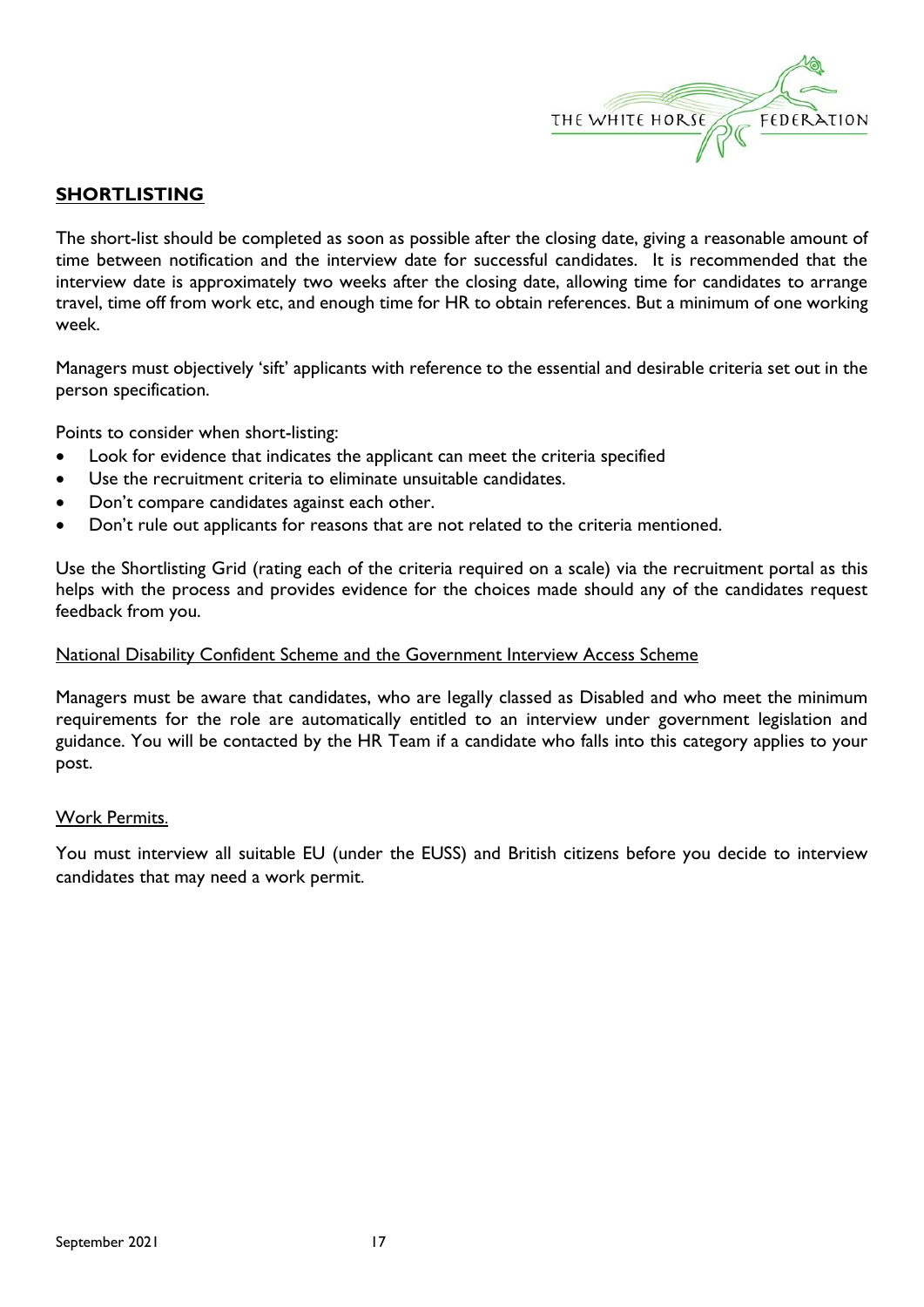

# **Appendix 4 Interview schedule**

**Date: School/Function: Post: Interviewers:** 

| <b>Applicant</b><br>Confirmed | <b>Name</b> | <b>Interview time</b> |
|-------------------------------|-------------|-----------------------|
|                               |             |                       |
|                               |             |                       |
|                               |             |                       |
|                               |             |                       |
|                               |             |                       |
|                               |             |                       |
|                               |             |                       |
|                               |             |                       |
|                               |             |                       |
|                               |             |                       |

**All candidates have been asked to bring along some photographic ID to the interview. This information must be photocopied and then recorded on the Interview Questions sheet - in line with our Safer Recruitment process.**

**Please return all recruitment/interview paperwork to HR in an envelope marked 'Private and Confidential' immediately after the interviews.**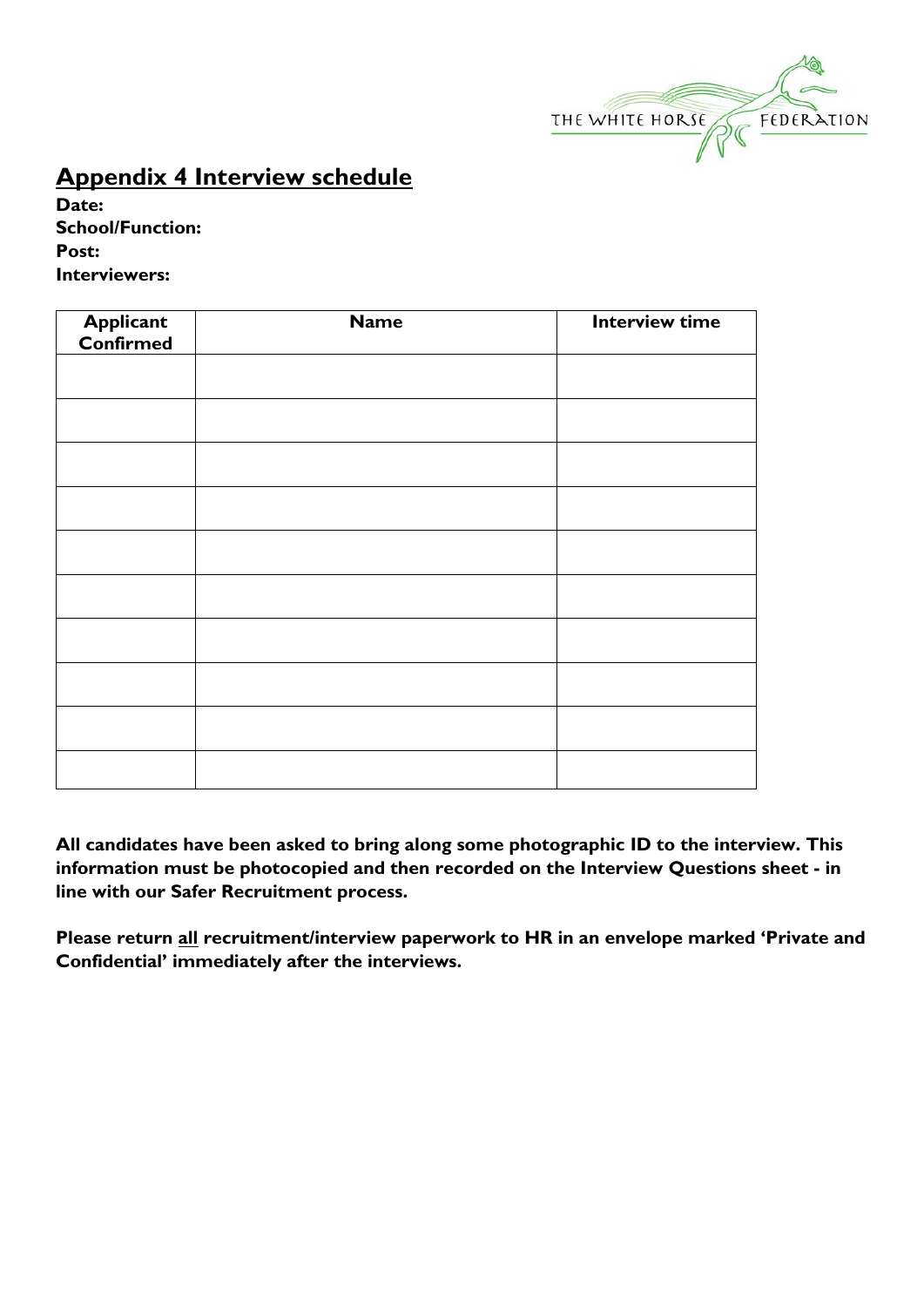

# **Appendix 5 EMPLOYER'S REFERENCE REQUEST FORM**

The person below has applied for employment with the **White Horse Federation** and has supplied your name as a referee in support of their application.

Many thanks for your kind assistance in completing this reference form.

#### **Section 1: Applicant Details**

| Name of Applicant:    |  |
|-----------------------|--|
| Position Applied For: |  |
|                       |  |

#### **Section 2: To be completed by current or previous employer**

| Employer:                                            |  |
|------------------------------------------------------|--|
| Applicant's Job Title:                               |  |
| Date of commencement of employment:                  |  |
| If no longer employed by you:                        |  |
| Date of leaving:                                     |  |
| Reason for leaving:                                  |  |
| Would you re-employ?                                 |  |
| Hours worked per week:                               |  |
| Has the above applicant taken any parental<br>leave? |  |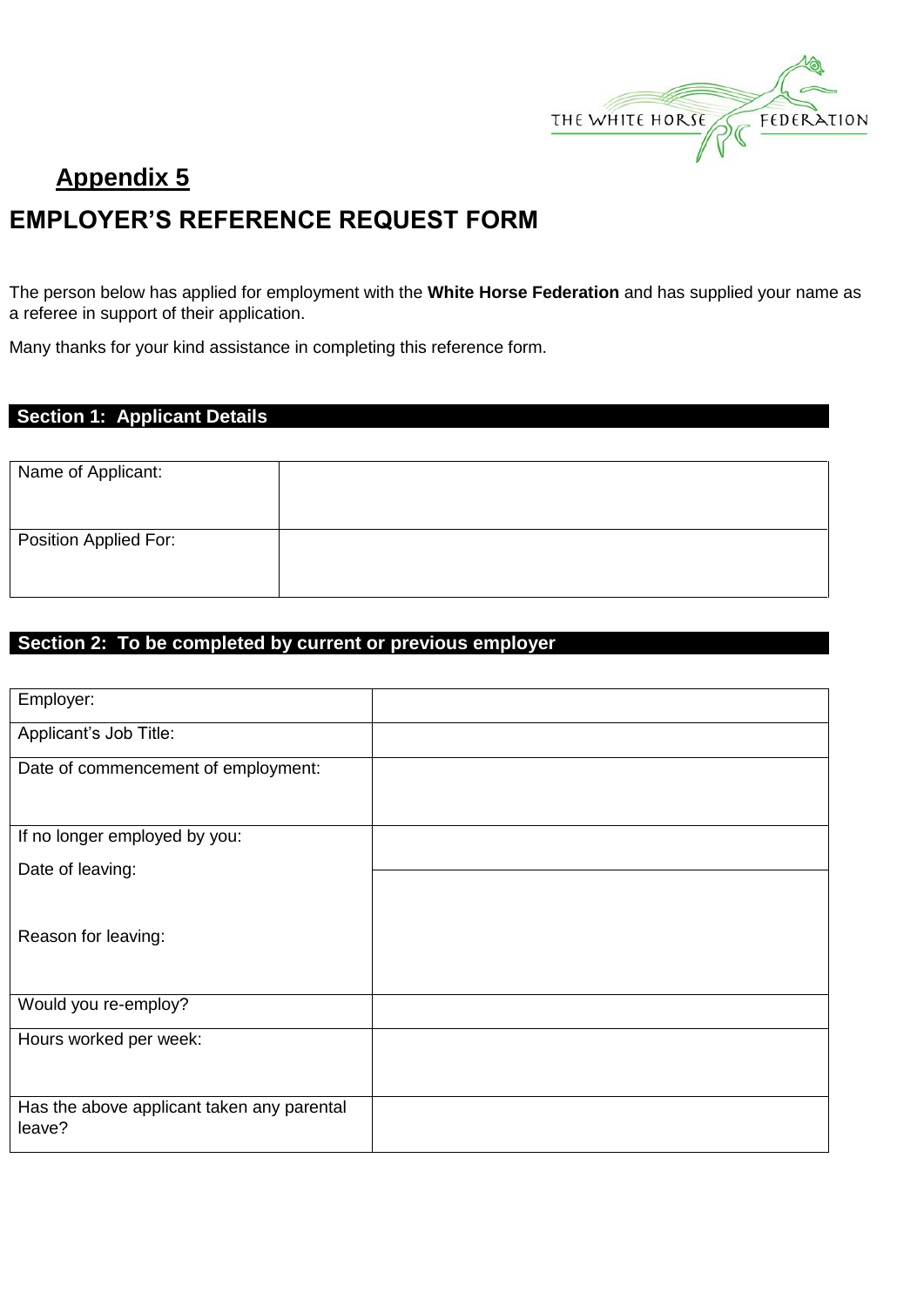|                                                    | FEDERATION<br>THE WHITE HORSE                                                    |
|----------------------------------------------------|----------------------------------------------------------------------------------|
|                                                    |                                                                                  |
|                                                    | Please give a brief outline of the main duties undertaken including the level of |
| responsibility / accountability involved.          |                                                                                  |
|                                                    |                                                                                  |
|                                                    |                                                                                  |
|                                                    |                                                                                  |
|                                                    |                                                                                  |
|                                                    |                                                                                  |
|                                                    |                                                                                  |
|                                                    |                                                                                  |
|                                                    |                                                                                  |
|                                                    |                                                                                  |
|                                                    |                                                                                  |
|                                                    |                                                                                  |
|                                                    |                                                                                  |
|                                                    |                                                                                  |
|                                                    |                                                                                  |
|                                                    |                                                                                  |
| How would you assess the applicant with regard to: |                                                                                  |
| Reliability?                                       |                                                                                  |
|                                                    |                                                                                  |
|                                                    |                                                                                  |
|                                                    |                                                                                  |
| Honesty?                                           |                                                                                  |
|                                                    |                                                                                  |
|                                                    |                                                                                  |
|                                                    |                                                                                  |
| Punctuality?                                       |                                                                                  |
|                                                    |                                                                                  |
| Working as part of a team?                         |                                                                                  |
|                                                    |                                                                                  |
|                                                    |                                                                                  |
|                                                    |                                                                                  |
| Ability to work under pressure?                    |                                                                                  |
|                                                    |                                                                                  |
|                                                    |                                                                                  |
|                                                    |                                                                                  |

| Please give your opinion of the applicant's suitability for the post applied for: |  |
|-----------------------------------------------------------------------------------|--|
|-----------------------------------------------------------------------------------|--|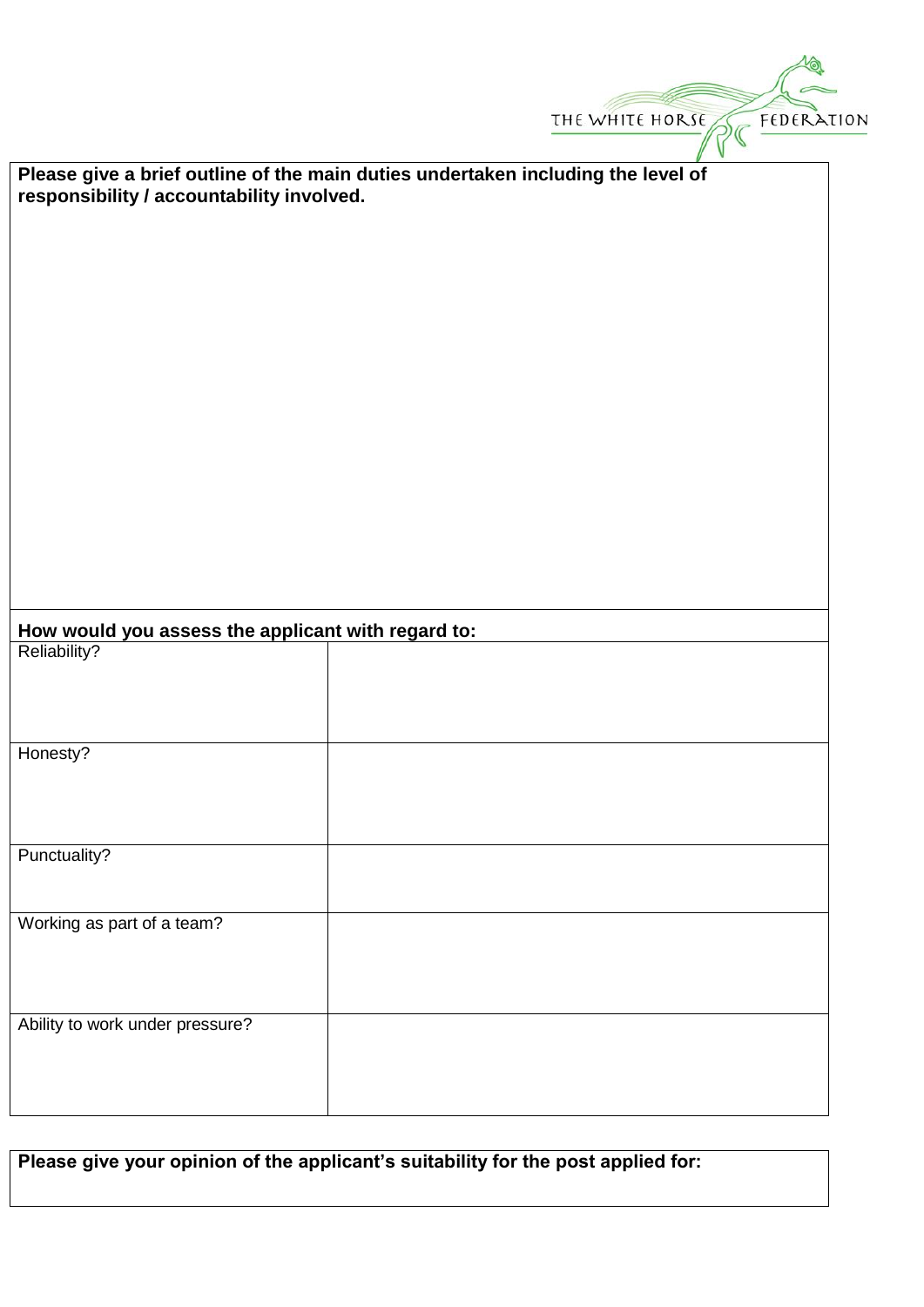

**Are you aware of any reason why we should not consider employing the applicant?**

**YES / NO (if Yes please give details):**

**Do you wish to give any further information about the suitability of the applicant?**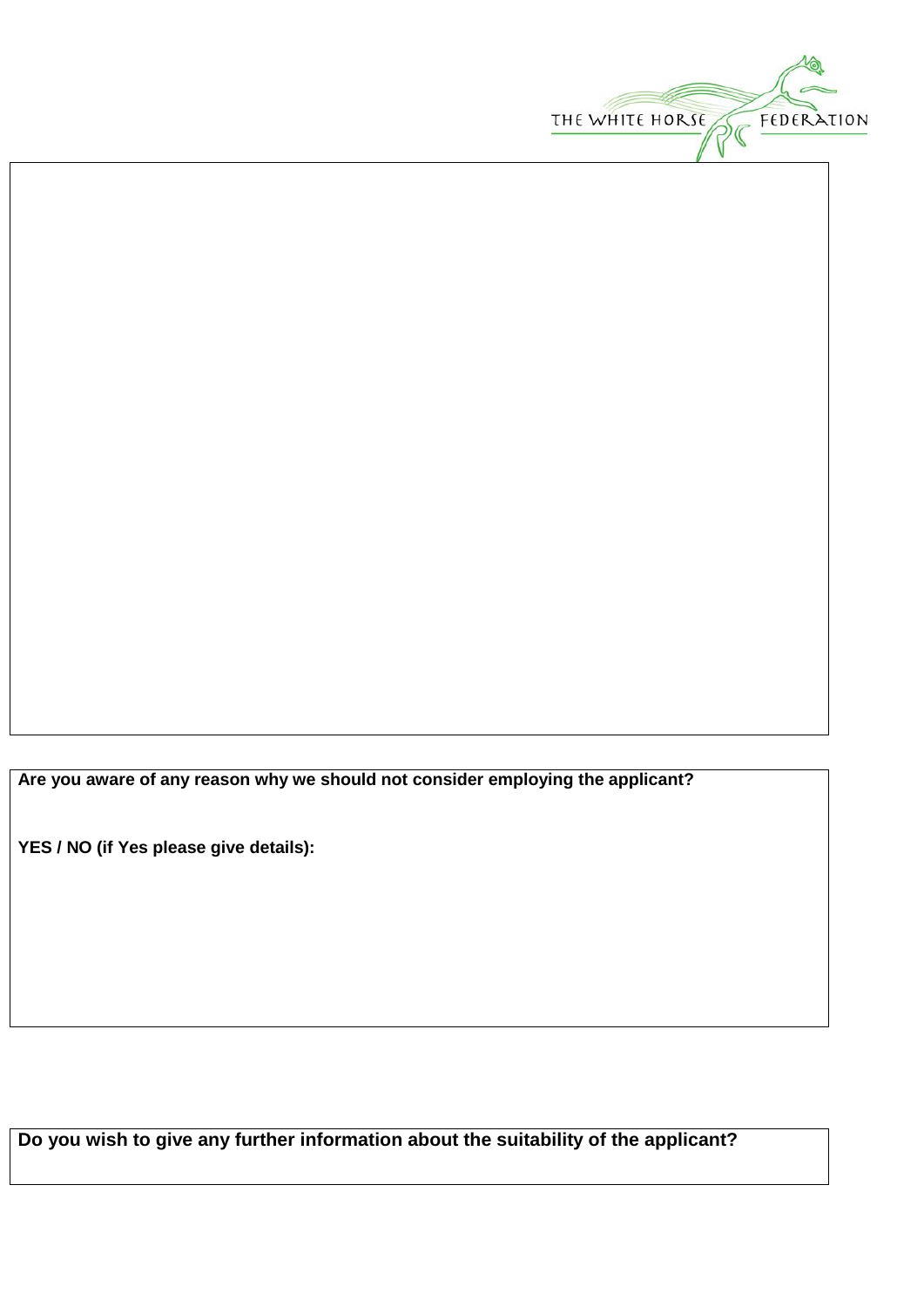**Section 3: To be completed by current or previous employer for posts that involves working with children** 

V

**Please give details of any disciplinary procedures that the applicant has been subject to in which the disciplinary sanction is current or relates to child protection:**

**Are you aware of any convictions / cautions incurred by the applicant? Please note that positions working with children or vulnerable adults all convictions / cautions must be declared regardless of whether deemed as 'spent' under the provision of the Rehabilitation of Offenders Act 1974:**

**Yes / No (if yes, please give details):**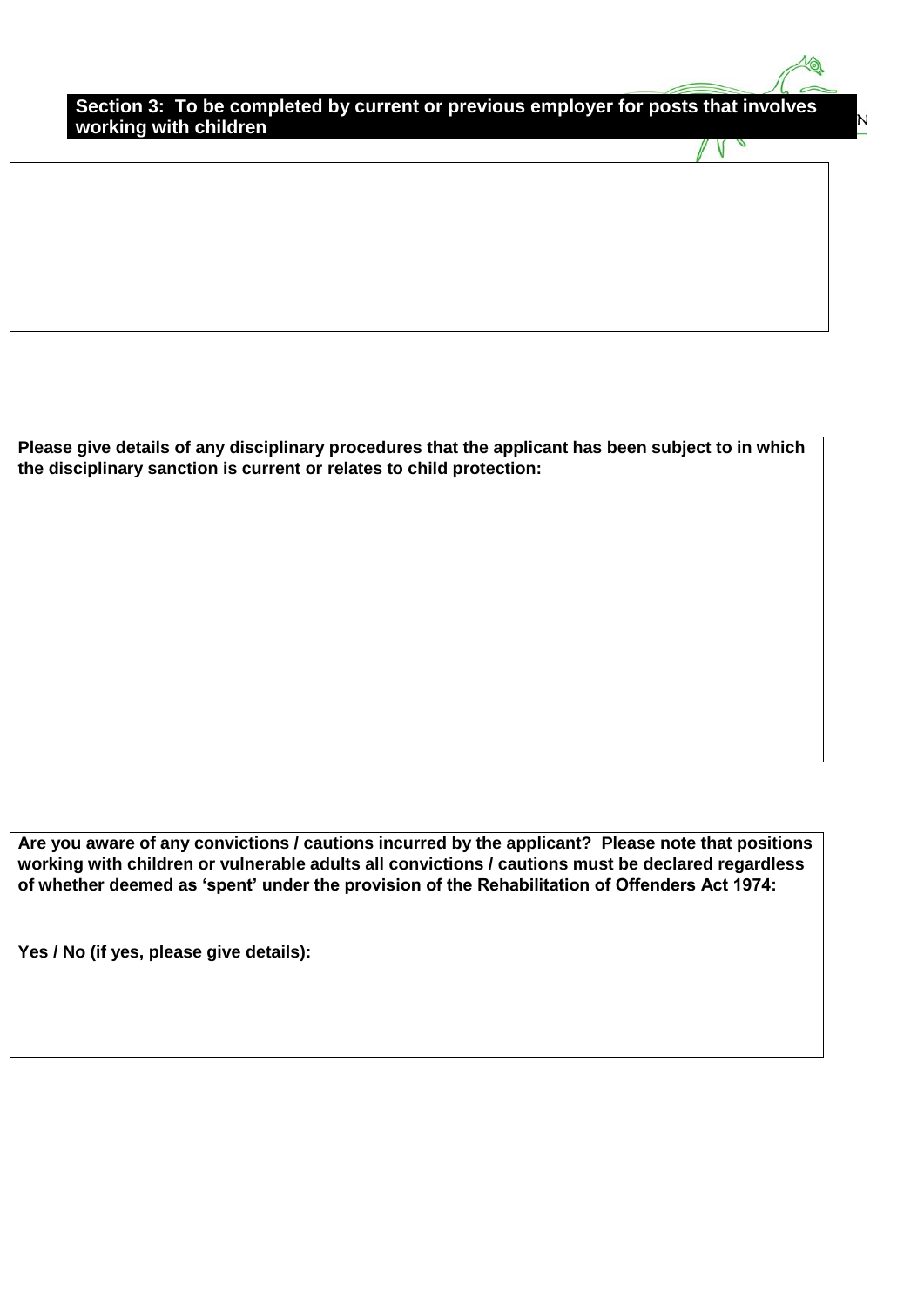

**Are you completely satisfied that the applicant is suitable to work with children or vulnerable adults?**

**Yes / No (if no, please give specific details of your concerns):** 

#### **Section 4: Declaration**

I confirm all the above information is correct.

| Your Name:                        |  |
|-----------------------------------|--|
|                                   |  |
| Your Job Title:                   |  |
|                                   |  |
|                                   |  |
| Name and Address of Organisation: |  |
|                                   |  |
|                                   |  |
| Telephone number and extension:   |  |
|                                   |  |
|                                   |  |
| E-mail address:                   |  |
|                                   |  |
|                                   |  |
| Date:                             |  |
|                                   |  |
|                                   |  |

**Please return this form, preferably by e-mail to: [recruitment@twhf.org.uk](mailto:recruitment@twhf.org.uk)**

**Otherwise by post, marked 'Private and Confidential' to:**

**HR The White Horse Federation Central Services Plymouth Street Swindon SN1 2LB**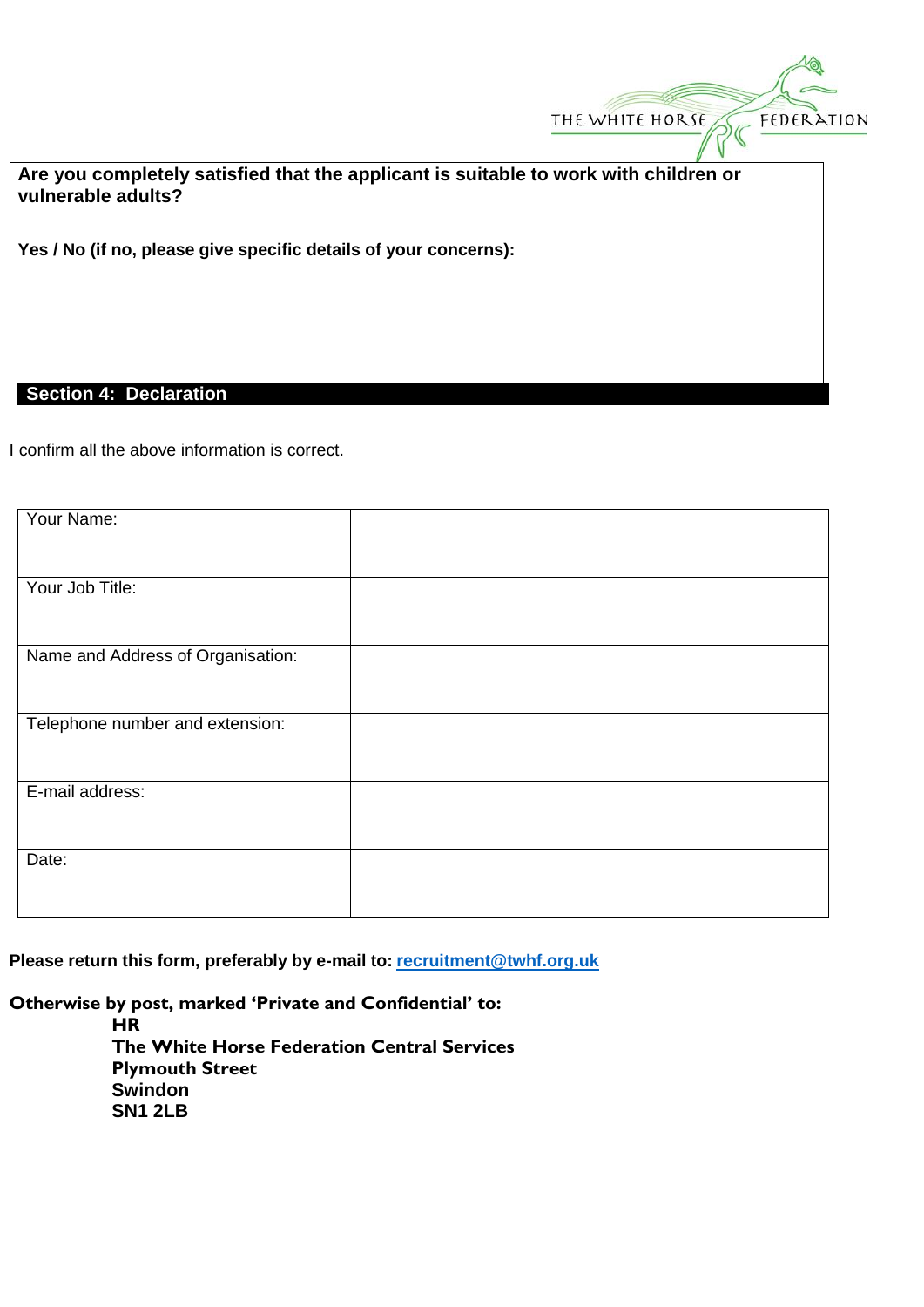

#### **Thank you in advance for completing the form**

**NB: you have the responsibility to ensure that this reference is accurate and does not contain any material misstatement or omission.** Relevant factual content of this reference may be discussed with the applicant.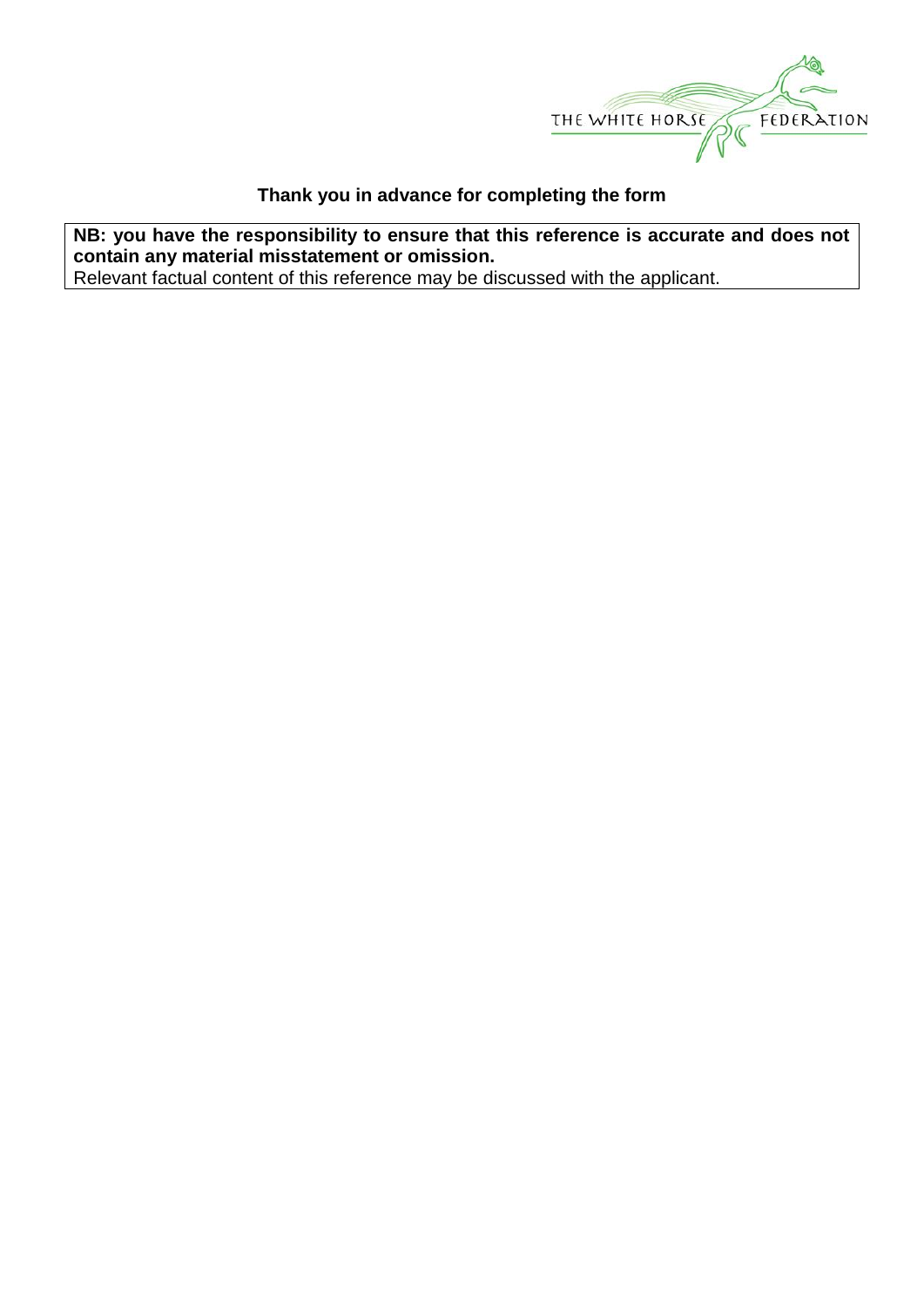

## **Appendix 6**

## **Interview Question Sheet**

**Applicant Name \_\_\_\_\_\_\_\_\_\_\_\_\_\_\_\_\_\_\_\_\_\_\_\_\_\_\_\_\_\_\_ Post Title** 

Date

**Please draw up a list of questions based on the knowledge, experience and skills listed within the Job Description.** 

**Indicate in the criteria column the criteria category, as shown on the Person Specification, to which the question refers.**

| Weighting:                   |   | <b>Scoring:</b>                                |   |
|------------------------------|---|------------------------------------------------|---|
| <b>High importance (H)</b>   | 3 | Can perform well (proven)                      |   |
| <b>Medium importance (M)</b> | 2 | Can perform well (potential)                   |   |
| Low importance $(L)$         |   | Can perform satisfactorily<br>(proven/willing) |   |
|                              |   | Can perform satisfactorily (potential)         |   |
|                              |   | <b>Cannot perform satisfactorily</b>           | 0 |
|                              |   | (unwilling)                                    |   |

| N <sub>0</sub> | <b>Question</b>                                                                                                  | <b>Response</b>                                                                                                              | Weight<br>(L/M/H) | <b>Scoring</b><br>$(0-4)$ | <b>Total</b><br>(WxS) |
|----------------|------------------------------------------------------------------------------------------------------------------|------------------------------------------------------------------------------------------------------------------------------|-------------------|---------------------------|-----------------------|
| Example        | How do you organise your workload to<br>ensure that deadlines are met? (example from<br>current work experience) | <b>Prioritise workload</b><br>on a daily basis<br><b>Use Checklists</b><br>Good Example -<br><b>Conflicting</b><br>deadlines | 3                 | $\overline{\mathbf{4}}$   | 12                    |
|                |                                                                                                                  |                                                                                                                              |                   |                           |                       |
| $\overline{2}$ |                                                                                                                  |                                                                                                                              |                   |                           |                       |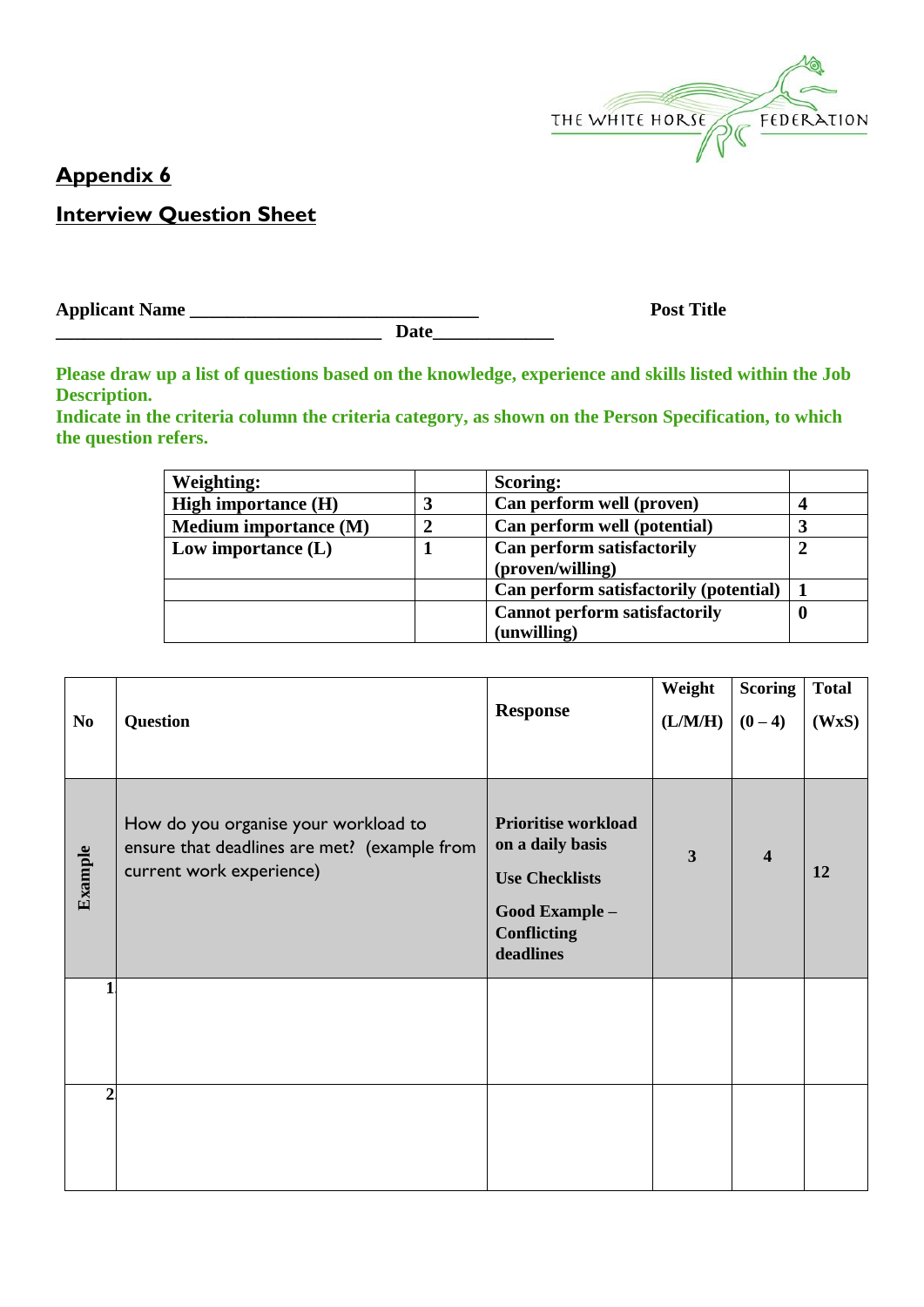|                                    | THE WHITE HORSE |  | FEDERATION |
|------------------------------------|-----------------|--|------------|
|                                    |                 |  |            |
|                                    |                 |  |            |
| Presentation Score - if applicable |                 |  |            |
|                                    | <b>TOTAL</b>    |  |            |

|  | Dated |
|--|-------|
|--|-------|

**ID seen…………………………………………………………………………**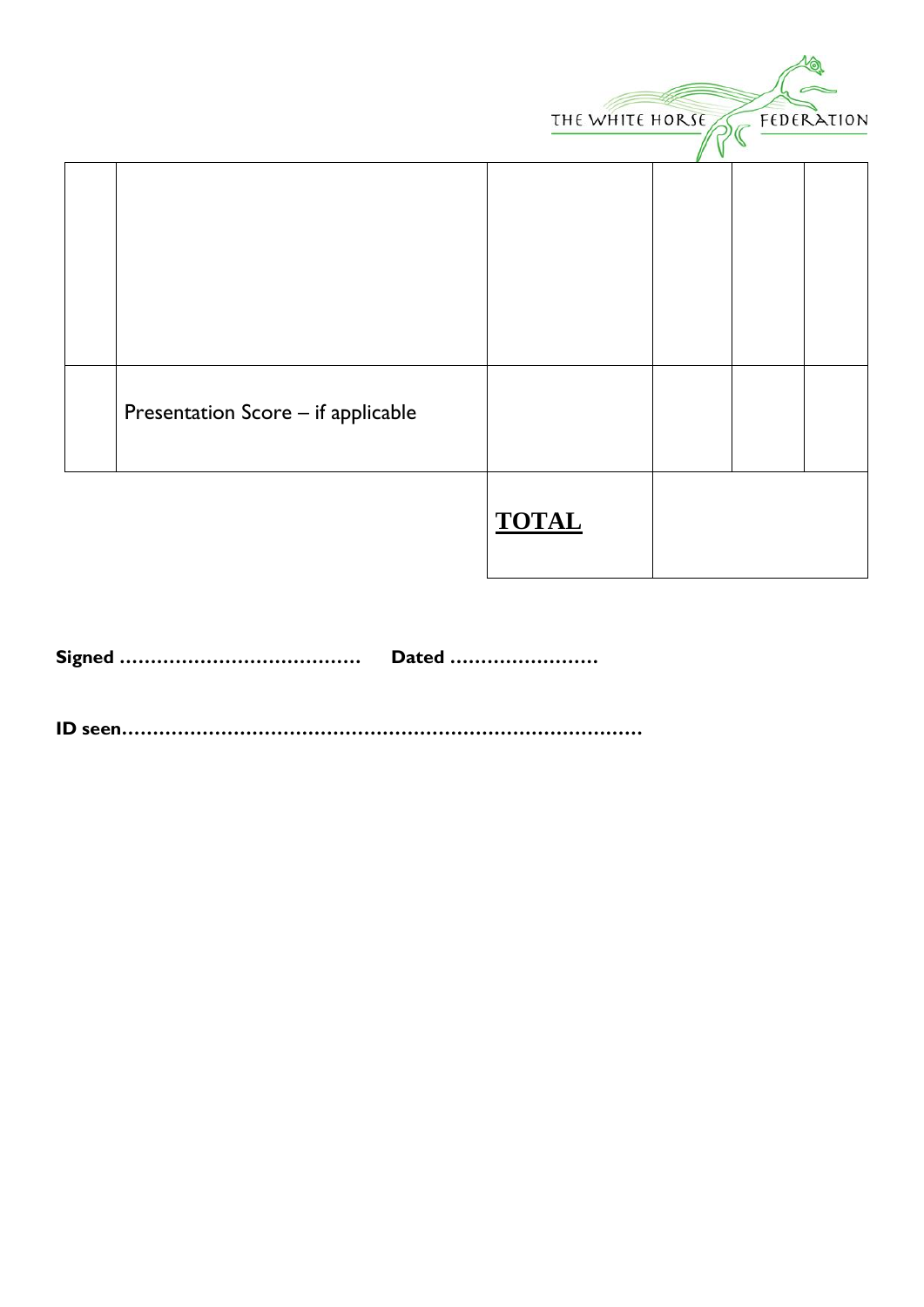# **Appendix 7**

## **Offer Form:**



| <b>Offer Form</b> |                                                                            |
|-------------------|----------------------------------------------------------------------------|
| Job Title         |                                                                            |
| Title             |                                                                            |
| <b>First Name</b> |                                                                            |
| Surname           |                                                                            |
| Address           |                                                                            |
|                   | Contact Phone Number                                                       |
|                   | School/Location                                                            |
|                   | Contract Employment Type                                                   |
|                   | End Date (if Fixed Term or Temporary)                                      |
| <b>Start Date</b> |                                                                            |
| Salary Form       |                                                                            |
| Salary Grade      |                                                                            |
| Salary Point      |                                                                            |
|                   | SEN Allowance (if applicable):                                             |
|                   | Is the candidate transferring from another School within the Swindon area? |
|                   | If yes, which School                                                       |
|                   | Does the candidate have previous unbroken service?                         |
|                   | If Yes, what is their original start date?                                 |
|                   | Hours per week                                                             |
|                   | Weeks Worked Per Vear                                                      |
| MDSA/CCTA         |                                                                            |
| <b>MDSA Hours</b> |                                                                            |
|                   | <b>MDSA Salary Grade</b>                                                   |
|                   | <b>MDSA Salary Point</b>                                                   |
|                   | <b>MDSA Salary FTE</b>                                                     |